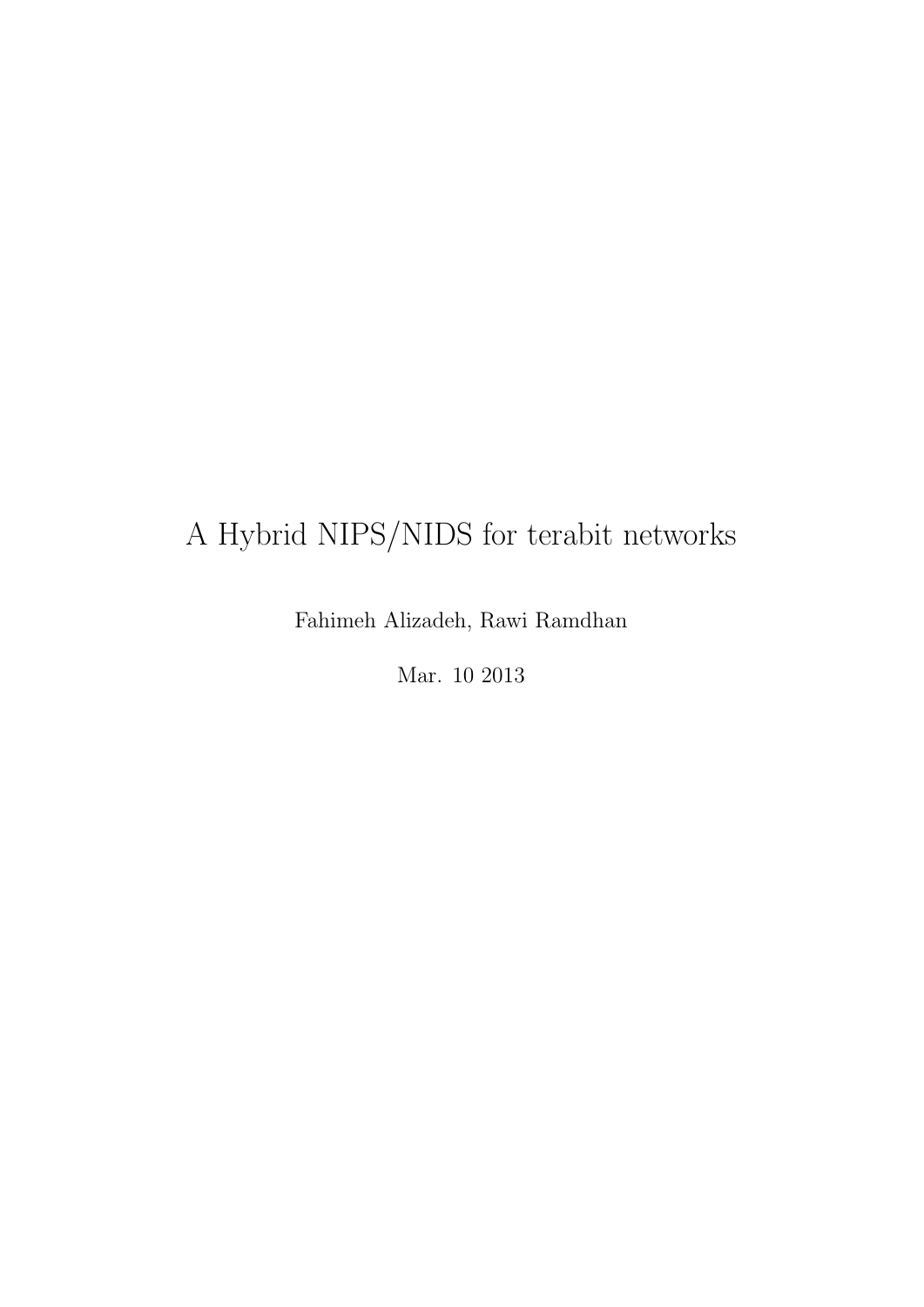#### Abstract

Mitigating unwanted traffic on the Internet is a technical challenge. The large amount of traffic and the lack of hardware capable of inspecting this forms a problem. This paper discusses the limitations of a scalable system with commodity hardware that is capable of mitigating unwanted traffic on the Internet. A hybrid system is built that inspects traffic offline and in case of unwanted traffic triggers an event. This event ensures that traffic, from or to hosts, belonging to the unwanted traffic are inspected in real time. In order to disperse the large amount of traffic to single hosts that inspect this traffic, an OpenFlow switch was used. This paper shows that the load balancing via the FloodLight software and the OpenFlow protocol does not work. Therefor the scalabilty of this architecture could not be tested. However, information regarding traffic type dispersion on the Internet is provided and the traffic redirection methods are discussed. In conclusion we can say that Floodlight in combination with OpenFlow can not be used as a load balance mechanism. The method described to mitigate attacks on the Internet might still work but have to be tested in a scalable environment.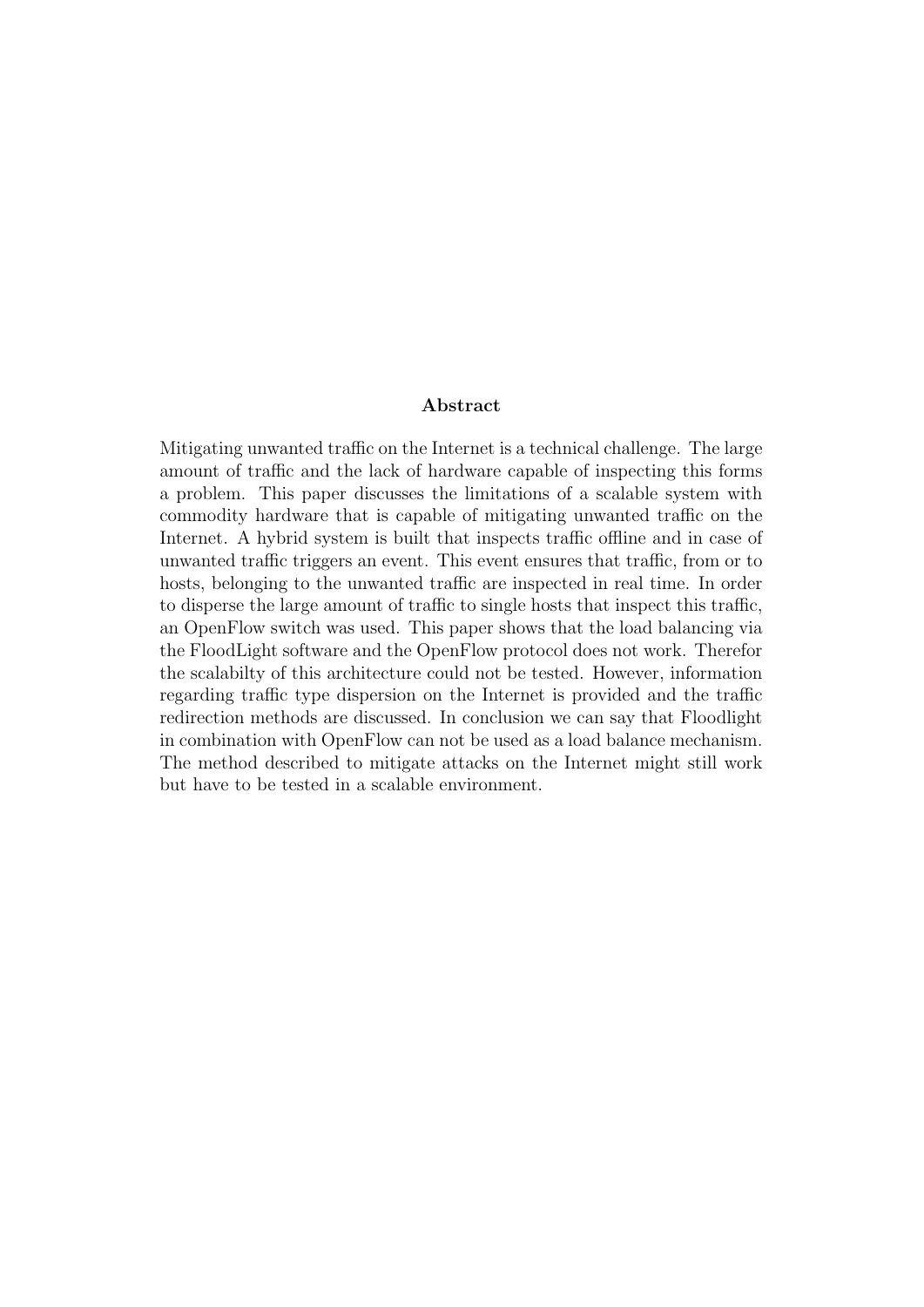## Contents

| $\mathbf{1}$   | Introduction                                |                                                                              |                |  |  |  |
|----------------|---------------------------------------------|------------------------------------------------------------------------------|----------------|--|--|--|
|                | 1.1                                         |                                                                              | $\overline{2}$ |  |  |  |
|                | 1.2                                         |                                                                              | $\overline{2}$ |  |  |  |
|                | 1.3                                         |                                                                              | 3              |  |  |  |
| $\bf{2}$       |                                             | <b>Proposed Architecture</b>                                                 | $\overline{4}$ |  |  |  |
|                | 2.1                                         | Traffic patterns on the Internet $\ldots \ldots \ldots \ldots \ldots \ldots$ | $\overline{4}$ |  |  |  |
|                | 2.2                                         |                                                                              | 6              |  |  |  |
|                | 2.3                                         |                                                                              | 6              |  |  |  |
|                | 2.4                                         |                                                                              | 8              |  |  |  |
|                | 2.5                                         |                                                                              | 10             |  |  |  |
|                |                                             | 2.5.1                                                                        | 11             |  |  |  |
|                |                                             | 2.5.2                                                                        | 11             |  |  |  |
| 3              | <b>Experimental setups</b>                  |                                                                              |                |  |  |  |
|                | 3.1                                         |                                                                              | 12             |  |  |  |
|                | 3.2                                         | Traffic Type Impact                                                          | 16             |  |  |  |
| $\overline{A}$ | Conclusion                                  |                                                                              |                |  |  |  |
|                | 4.1                                         |                                                                              | 19             |  |  |  |
|                |                                             | A Packet distribution                                                        | 22             |  |  |  |
| $\bf{B}$       | NIDS product list                           |                                                                              |                |  |  |  |
| $\mathbf C$    | Average troughput IX                        |                                                                              |                |  |  |  |
|                | D Realtime flow management using Floodlight |                                                                              |                |  |  |  |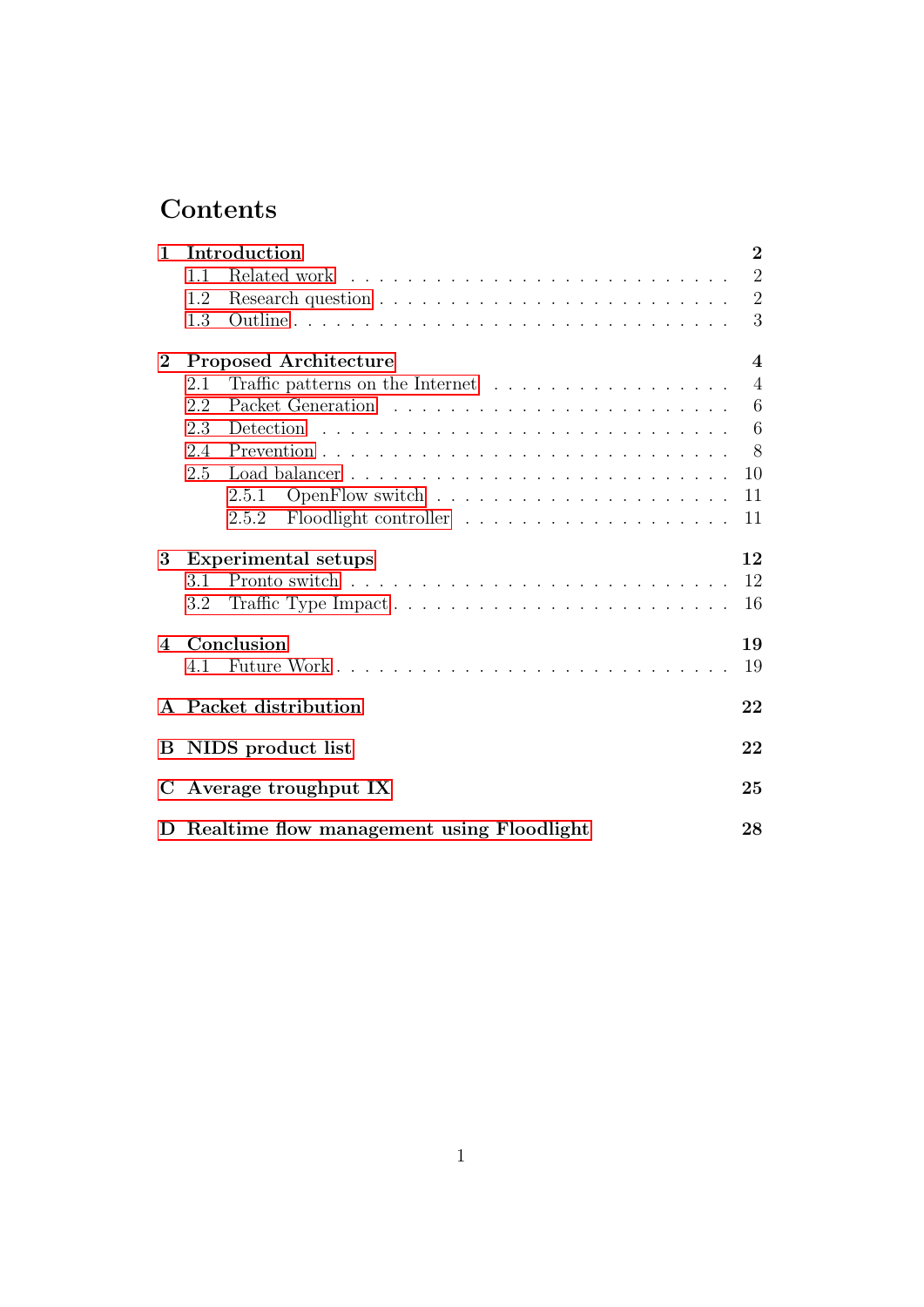## <span id="page-3-0"></span>1 Introduction

The Internet has provided the society with lots of benefits, but childporn [\[1\]](#page-21-0), virusses [\[2\]](#page-21-1) and compromised certificates [\[3\]](#page-21-2) are just a few examples of the downside of the Internet. The Netherlands has several agencies, like the Nederlands Forensisch Instituut (NCSC), to mitigate this kind of Internet traffic. Recently the minister of safety and security stated that NCSC should build 24/7 detection networks [\[5\]](#page-21-3). No information was given on how this should look like, but is it even possible? Can we monitor the Internet? And if we can, can we prevent these things from happening?

Techniques to detect and prevent malicious Internet traffic exist, namely, Intrusion Detection system (IDS) and Intrusion Prevention system (IPS). These systems can operate for individual hosts but also for multiple hosts. The latter is referred to as Network Intrusion Detection System and Network Intrusion Prevention Systems (NIDS and NIPS).

Not only commercial products (see appendix [B\)](#page-23-1) but also open-source solutions are available (like BRO IDS [\[21\]](#page-22-0) and Snort [\[22\]](#page-22-1)). Most of them have limitations regarding throughput and scalability. Non of the commercial system scan scan at speeds needed to scan the Internet at a Internet Exchange (IX). Even though scalable solutions exist, they can scan up to 80Gb/s [\[8\]](#page-21-4), a fraction of the data transmitted on a IX. One open-source product exists that is scalable, BRO Cluster. But is this scalable enough to scan the entire internet?

#### <span id="page-3-1"></span>1.1 Related work

A lot of research has been done in this area. Optimization via regular expressions [\[15\]](#page-22-2), logic [\[16\]](#page-22-3), offload hardware [\[17\]](#page-22-4) and clustering [\[18\]](#page-22-5) have been researched. The latter describes a scalable NIDS. Our research proposes an architecture based on their NIDS, expanded with a NIPS.

#### <span id="page-3-2"></span>1.2 Research question

The aim of this research is to understand the technical implications and bandwidth limitations when building a scalable intrusion detection and prevention system with commodity hardware for networks with multiple terabits of traffic per second.

In order to do this, the following questions have to be answered. (i) What algorithm for dispersing traffic over multiple intrusion detection systems has the highest bandwidth processing capacity, and can OpenFlow [\[13\]](#page-21-5) be used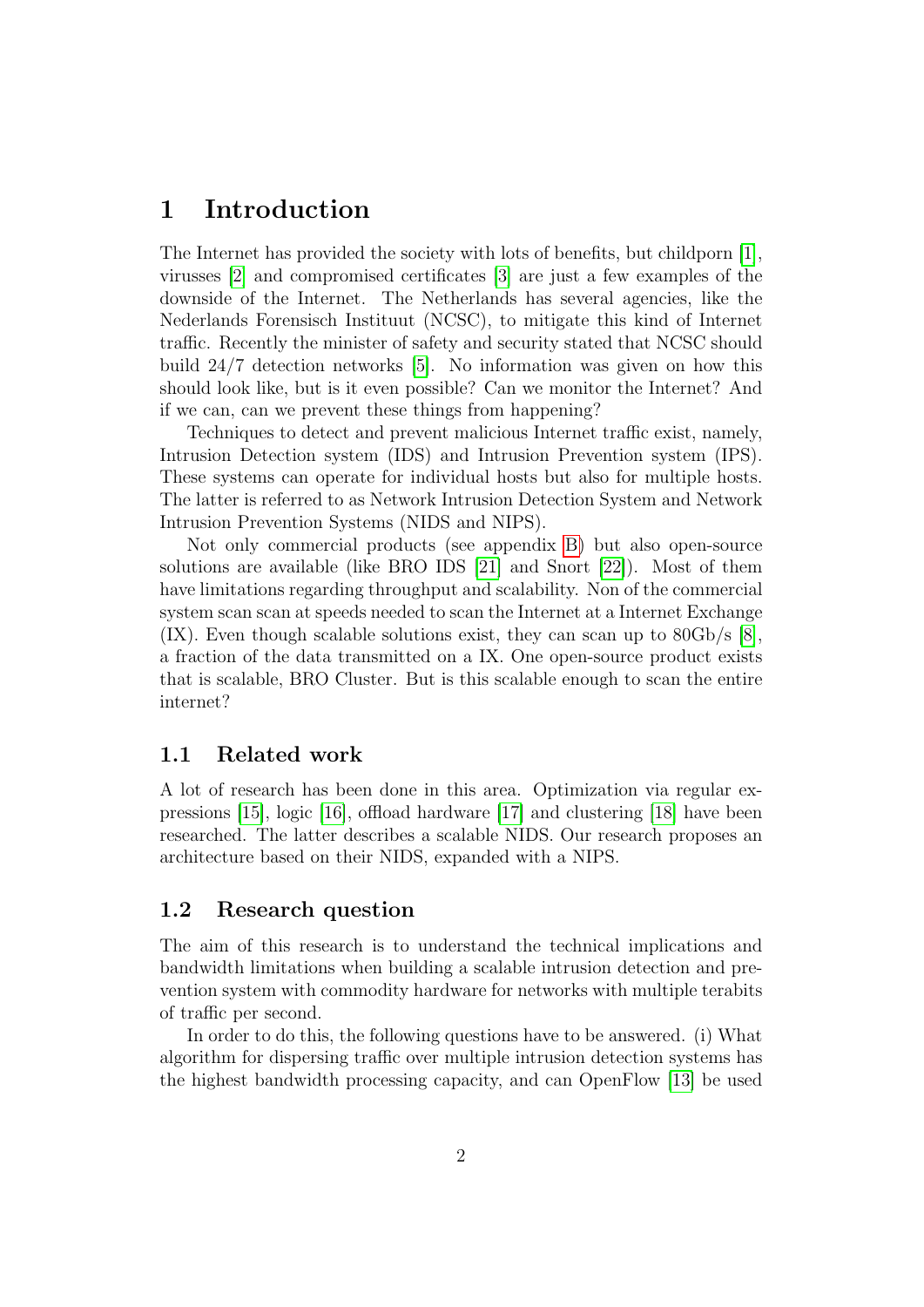for this? (ii) Is it possible to precalculate the performance of an IDS with a given set of variables? (iii) Can BRO be used as an IPS?

#### <span id="page-4-0"></span>1.3 Outline

Chapter two will contain the proposed architecture. This chapter will explain the possible methods to generate, disperse and inspect traffic. These methods will be implemented, tested and described in chapter 3 (Experimental Setups). This will result in conclusions and future work stated in chapter 4.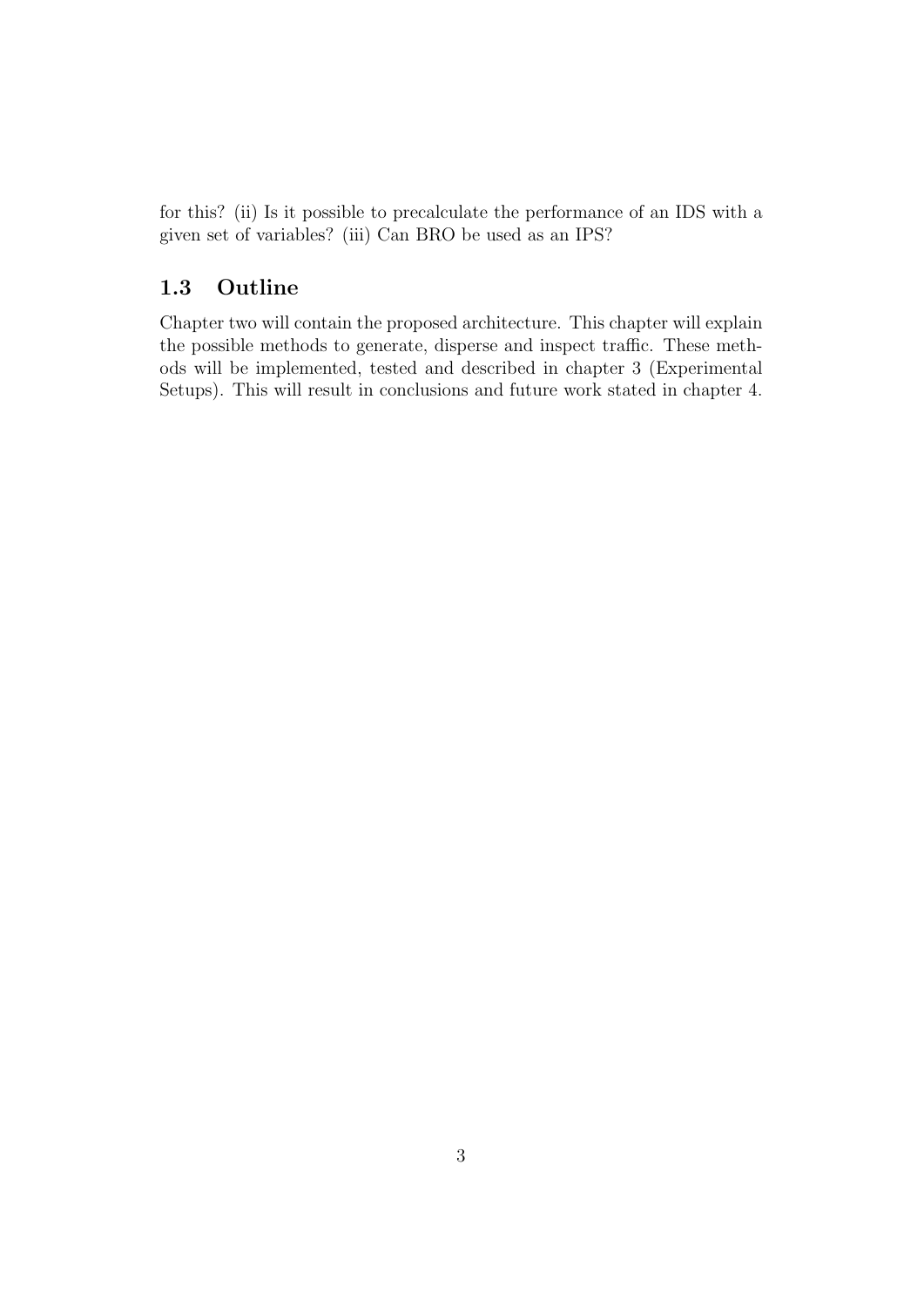

<span id="page-5-2"></span>Figure 1: Architecture

## <span id="page-5-0"></span>2 Proposed Architecture

Figure [1](#page-5-2) shows a graphical representation of the proposed architecture. The architecture is segmented in five areas; Sending, Receiving, Forwarding, Detecting and Preventing. The sending area (denoted in the figure as hosts starting with TX), will generate traffic and send it to the forwarding area. The forwarding area (two Foundry 15000 switches) will forward the data to the receiving side (hosts starting with RX). Every forwarded packet will also be copied to the inspection area. The inspection area consists of multiple hosts; PXE, Manager and Workers. This section will detect anomalies offline and inform the forwarding area to redirect traffic for those to the prevention area. Traffic redirected to the prevention area (SNORT host) will be first inspected in real time and then forwarded or dropped.

#### <span id="page-5-1"></span>2.1 Traffic patterns on the Internet

Among other things this research describes the bandwidth limitations for a NIDS. In this research bandwidth is described as the amount of bits traversing a certain point in the network per second. However, this bandwidth can consist of a variable amount of packets. For example 1 Gigabit Ethernet (GbE) can contain anything from 81,274 to 1,488,096 packets per second [\[4\]](#page-21-6).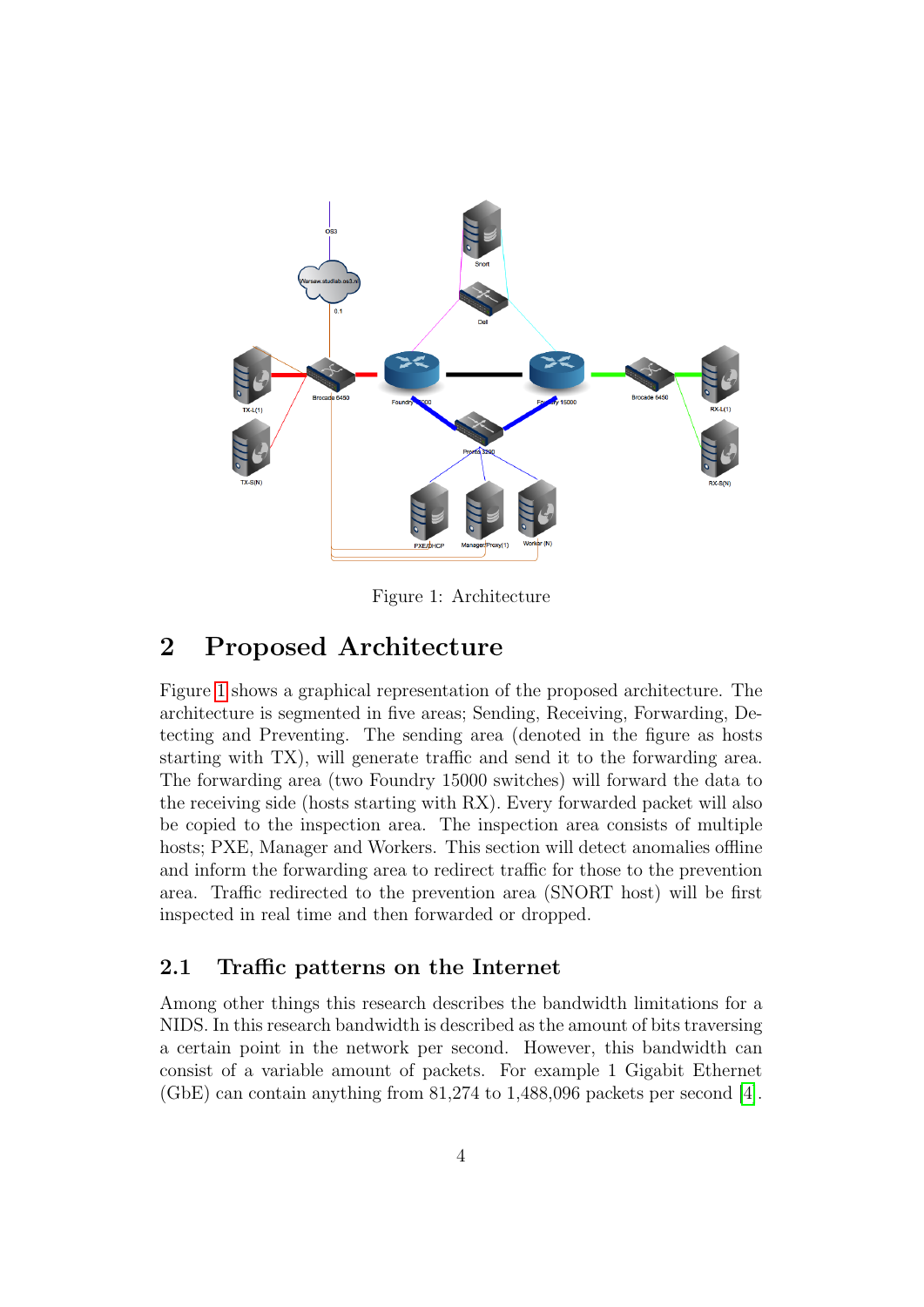All these packets can consist of different protocols and payloads. It is not possible to perform tests on a real Internet Exchange, therefore it is necessary to create a simulated environment with comparable characteristics. In order to test the NIDS with different types of bandwidth, full control over packet creation is needed.

We know the average throughput of different Internet exchange (IX) points [\[7\]](#page-21-7) is 135.35 Gb/s (see appendix section [C\)](#page-26-0). IXs provide limited information on the type of traffic they forward. They either do not inspect traffic or are unwilling to provide this information. Multiple IXs have been contacted, AMS-IX provided the information on the amount of packets forwarded (figure: [2\)](#page-6-0).



<span id="page-6-0"></span>Figure 2: Troughput AMS-IX

Because of its size (the number of members [\[9\]](#page-21-8), the volume of traffic [\[10\]](#page-21-9)) and geographically distributed peers [\[11\]](#page-21-10), are AMS-IX network traffic patterns a good model for Internet traffic.

AMS-IX provides public information about the frame length distribution of their packets (see appendix section A, figure: [7](#page-24-0) [\[12\]](#page-21-11)). They do provide other statistics [\[14\]](#page-21-12), but no information is provided regarding protocols or payload.

In order to get more detailed information on the type of Internet traffic forwarded on the Internet, the ISP Surfnet<sup>[1](#page-6-1)</sup> has been contacted. Surfnet, provides information regarding TCP, UDP and ICMP distribution of their traffic (see appendix section A, figure: [8\)](#page-24-1). TCP has sessions, keeping track of sessions may be a tedious job for a NIDS and therefore resource and time consuming.

<span id="page-6-1"></span><sup>1</sup>Dutch ISP for research institutes, among others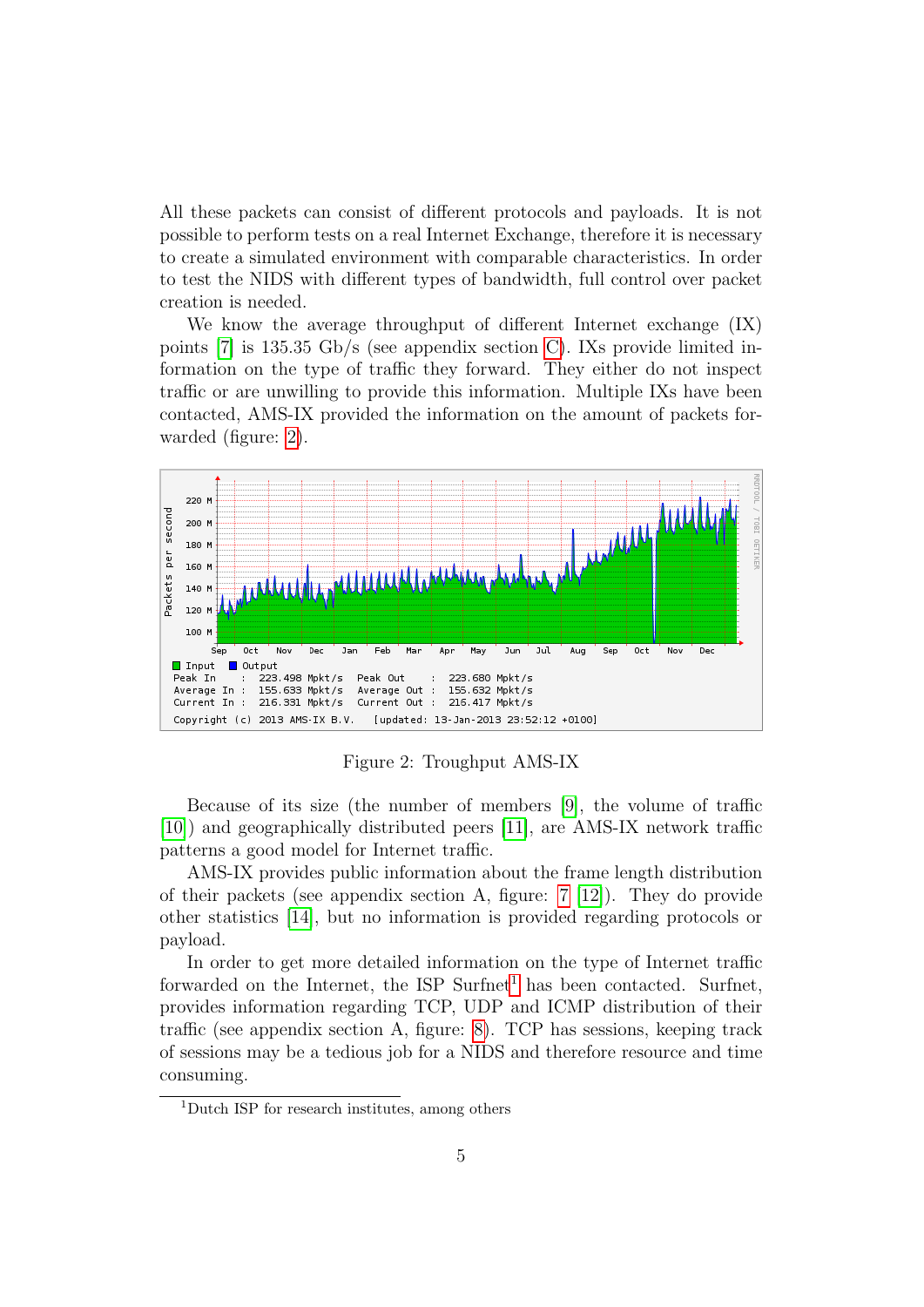#### <span id="page-7-0"></span>2.2 Packet Generation

Traffic can be generated in multiple ways. By using client/server software like wget - Apache (HTTP) or dig - bind (DNS). An other option is to use packet generators such as  $Ostinato^2$  $Ostinato^2$  or  $D-ITG^3$  $D-ITG^3$ . With client/server software it is difficult to control the communication speed. Creation of the packets is not the only limiting factor but also packet processing and disk I/O. Packet generator provides full control over the speed and payload. Packets can be created in real-time where speed is limited by the CPU [\[6\]](#page-21-13). However, extra care has to be taken to create live like packet flows.

The generated traffic can be send in multiple ways, directly or replaying recorded packets. Sending packets directly is slower than replaying recorded packets. The generated packets have to pass trough the entire TCP/IP stack in order to be sent out to the network interface card (NIC). When replaying recorded packets the TCP/IP stack is bypassed which results in higher performance. However, session based flows are hard to synchronize this way.

#### <span id="page-7-1"></span>2.3 Detection

There are a lot of commercial NIDSs and NIPSs available (see appendix section [B\)](#page-23-1). These systems detect events via two methods; Signature recognition, anomaly detection. The latter performs a statistical analysis on the data and triggers an event if abnormal patterns are detected. This method is useful to detect attacks that owe their effectiveness to a sequence of packets. Signature based recognition requires a "signature" of the unwanted data, every packet is compared to all the signatures.

In case of an IX, multiple Gb/s of traffic is sent. A part of this traffic may be malicious. Due to NAT in IPv4 this traffic does not have to be a single source but is detected as such. The proposed architecture is designed to prevent traffic up to 1 Gb/s from a single source. The total traffic stream can consist of multiple sources sending traffic up to 10 Gb/s.

There are different attack types, they try to compromise; Confidentiality, Integrity, Availability or Control [\[19\]](#page-22-6). An attack method to compromise availability is the a Denial of Service (DOS) attack. These attacks slog up resources and can be detected via anomaly detection [\[20\]](#page-22-7). Viruses for example, can be detected via signature based recognition. This requires deep packet inspecion (DPI) and is therefore less capable of handling high speed traffic. This research does not aim at a specific attack method but searches

<span id="page-7-2"></span><sup>2</sup>http://code.google.com/p/ostinato/

<span id="page-7-3"></span><sup>3</sup>http://traffic.comics.unina.it/software/ITG/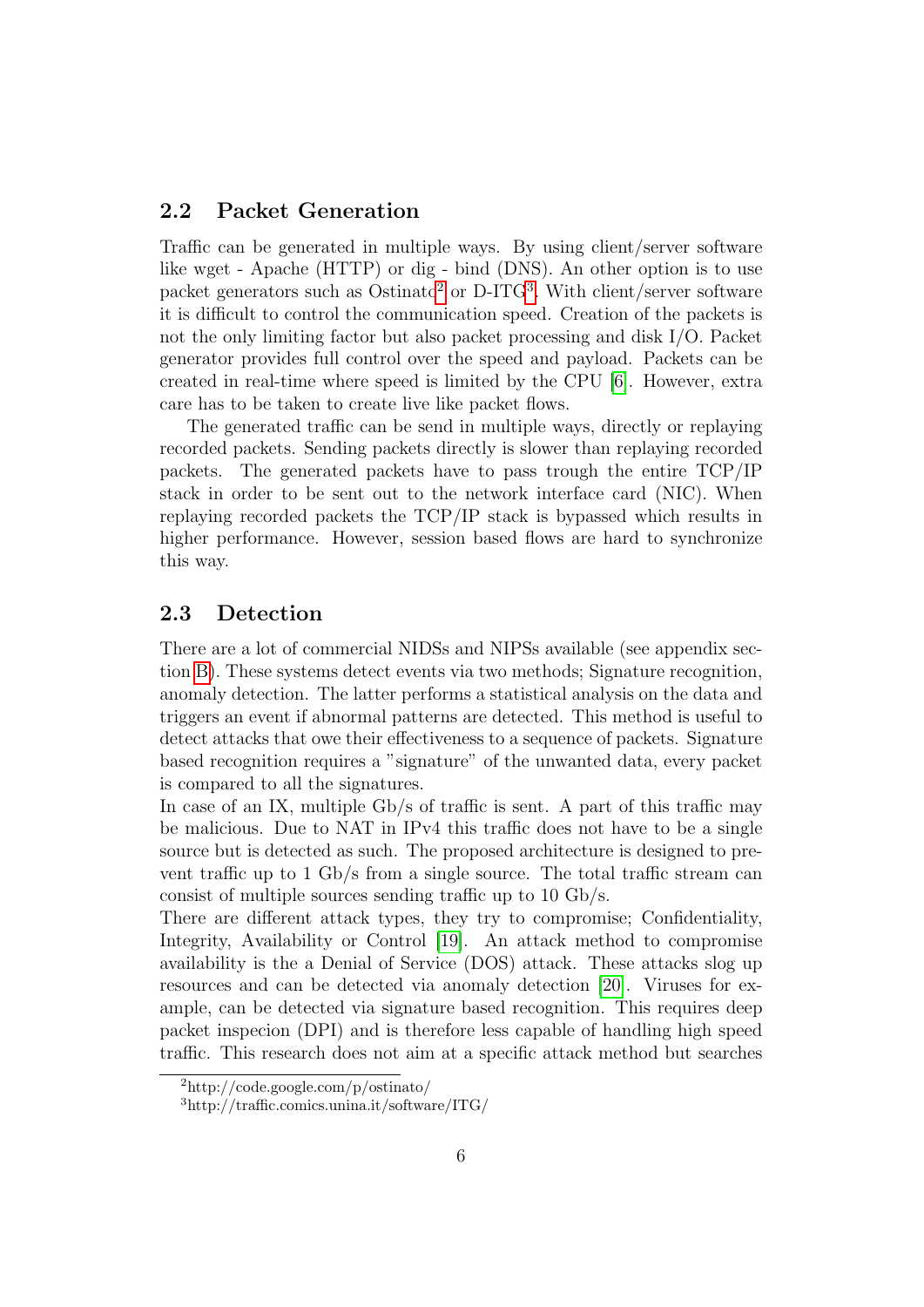

<span id="page-8-1"></span>Figure 3: Packets inspected by Bro Cluster in seconds



<span id="page-8-0"></span>Figure 4: Percentage of overhead per worker in the Bro Cluster

for a scalable, signature based NIDS. A signature based NIDS can detect different attacks, as long as it has a signature for that attack.

The Bro cluster [\[21\]](#page-22-0) is a free and open source NIDS that supports Signature recognition and anomaly detection. It is a scalable solution with limited overhead (Figure [4\)](#page-8-0). Figure [3](#page-8-1) shows the performance of Bro cluster. This test was executed with a single proxy, causing a bottleneck if more than 24 workers [\[23\]](#page-22-8) are used. All signatures and anomalies can be programmed via the Bro programming language. This makes Bro a versatile NIDS capable of detecting a wide range of attacks.

The Bro cluster consists of three different node types; worker, proxy and a manager. The workers and proxies can be scaled up to multiple systems.

The Worker inspects traffic and generates events for possible attacks or suspicious patterns. These events are detected according to policies. These policies are defined using the Bro scripting language. Bro Cluster comes with a set of scripts to detect unwanted traffic. These events are sent to the manager. The performance of a worker is mostly limited to its CPU speed and RAM [\[18\]](#page-22-5).

The Manager receives messages from the Workers and creates logs out of this. Its main purpose is to correlate the messages and logs. Getting results from one worker is not enough, it may be the case that one worker detects events from one source but the other does not. It is the manager's task to decide if that source is suspicious and if so, to contact the forwarding zone to redirect the traffic to the prevention zone.

The Proxy will establish the inter-worker communication. The need for proxies comes from the traffic distribution among workers. If the TCP-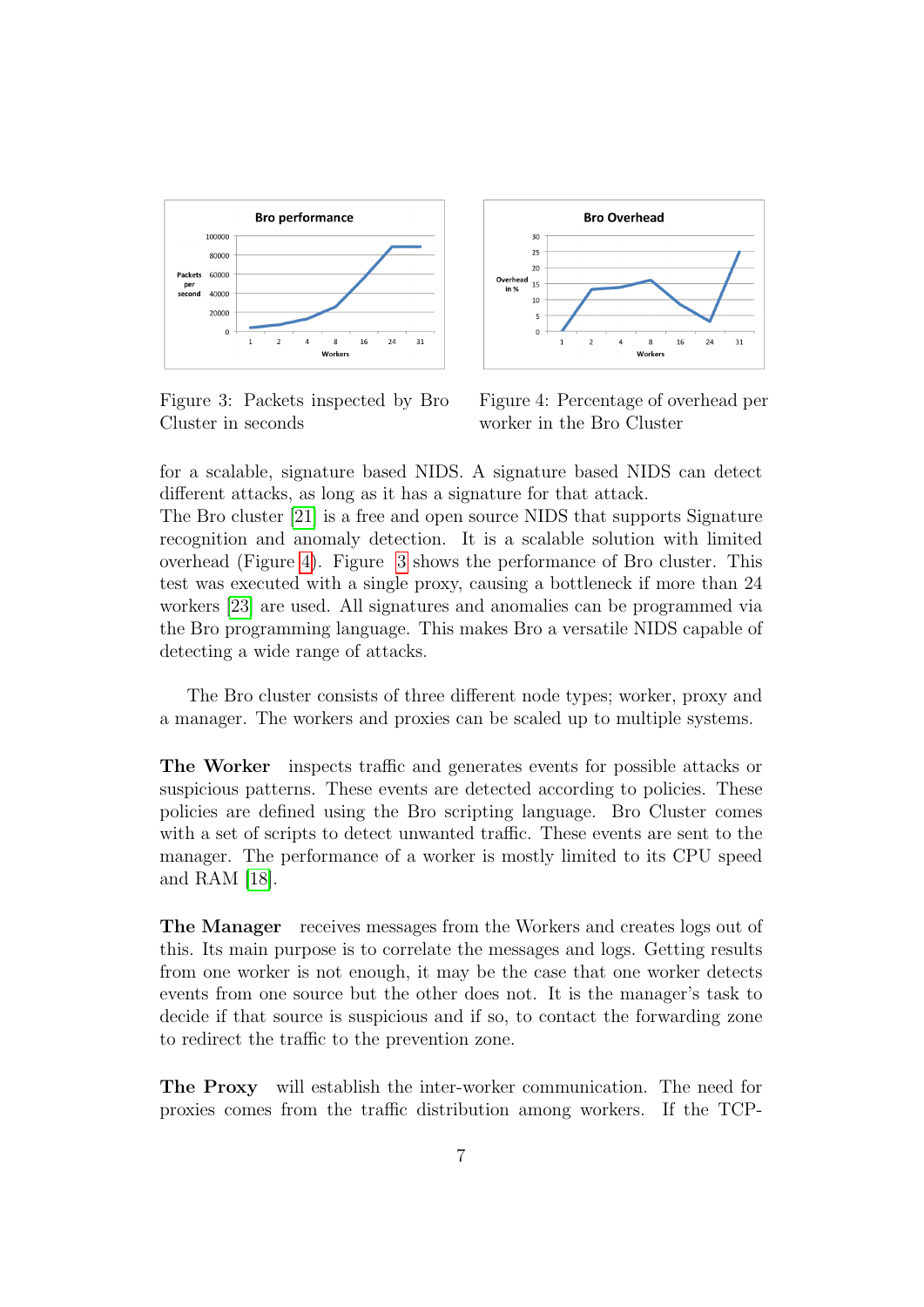sessions are not assigned to individual workers, then their status information has to be shared. The proxy will manage this situation. Every proxy is connected to a number of workers and all proxies together form a proxy ring which will result in connection between each pair of workers.

The scalable design of Bro Cluster results in a higher throughput [\[23\]](#page-22-8). The design does not scale linearly, the overhead is shown in figure [4.](#page-8-0)

#### <span id="page-9-0"></span>2.4 Prevention

The detection of events might be useful. However, there are some situations in which detection is not enough and appropriate action must be taken. In the case of a NIPS, the action is to drop packets.

Current methods for intrusion prevention system work as standalone devices. This causes considerable limitations regarding scalability, performance, fault tolerance and real-time prevention speed. Even though the design (See figure [1\)](#page-5-2) contains only one NIPS (Snort) instance, multiple can be added.

However, all will operate on a stand alone basis and will not communicate with each other. Therefore load distribution has to be done on IP basis by the switches in the forwarding zone. This ensures each session is redirected to the same IPS.

Snort is one of the most widely used intrusion prevention systems which is open source and free[4](#page-9-1) . The intrusion prevention process is done in multiple layers:

- 1. Packet decoding: First the packets will be collected from different network interfaces.
- 2. Preprocessing: In this step, a fraction of incoming traffic will be selected. The selection is based on packet header information and some anomalies in packet header will be detected. Also defragmentation will be done to prepare the incoming packets for the next layer.
- 3. Detection: The payload inspection will occur in this phase. Snort supports two methods to detect and prevent events: Rule-based and Signature matching. The difference between rules and signatures is how they are defined. Rules refer to the weakness of the environment and by applying rules it is tried to cover the vulnerability of the environment which already motivates the attackers. The signatures refer to regular expressions matching incoming packet payloads which are defined based on the attacks done to the system. Rules and signatures will be applied on the result of the former step.

<span id="page-9-1"></span><sup>4</sup>http://www.sourcefire.com/security-technologies/open-source/snort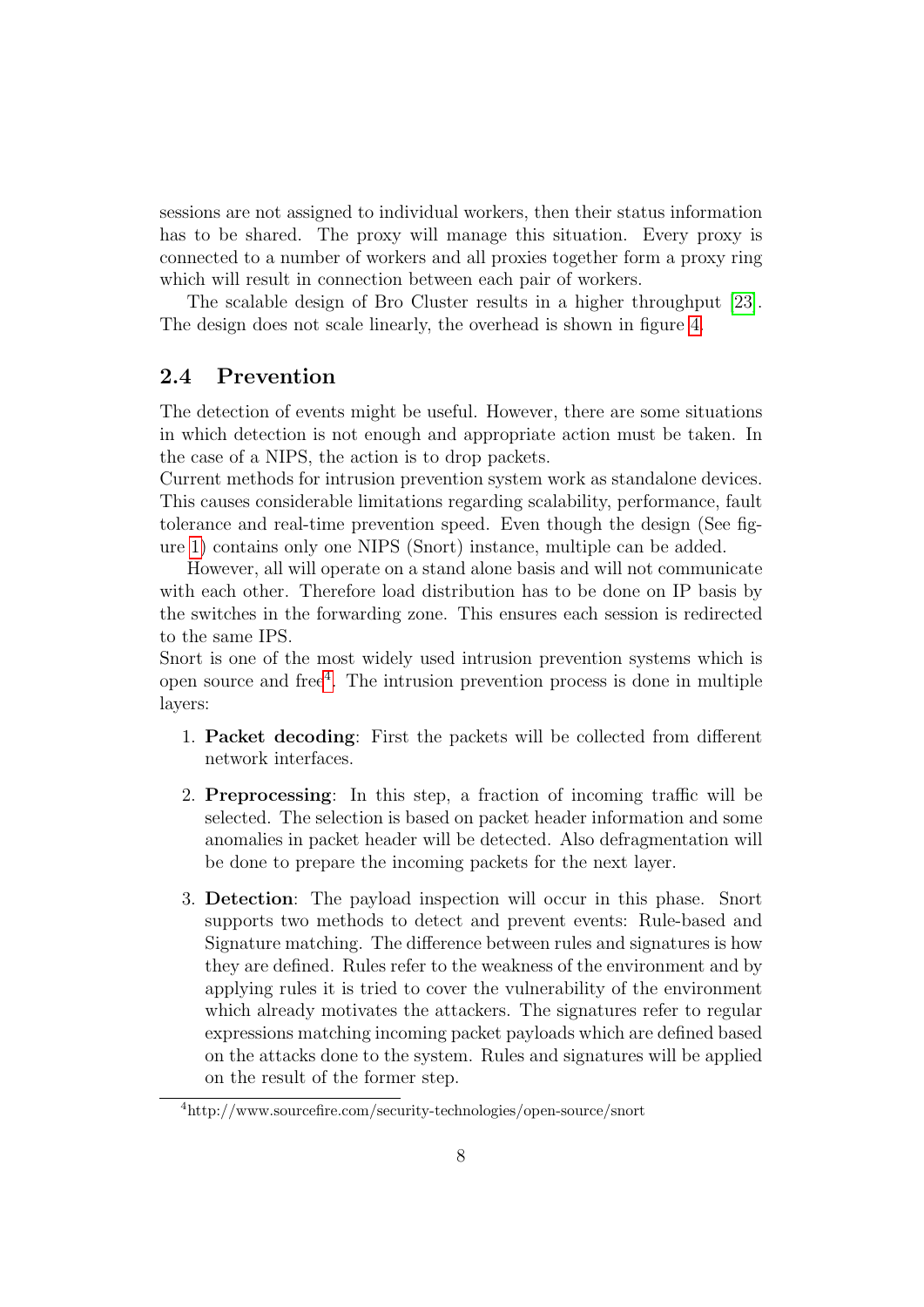Signature matching Both Bro Cluster and Snort, provide the signature definition feature. In order to detect the same events, it is needed to define the same pattern matching signatures for them.

In the case of one standalone NIPS, managing all the connections coming from one source (The incoming traffic rate is the same as the NIPS process speed), combination of NIPS and NIDS would perform properly. By inc'reasing the number of Snort systems, the NIPS zone will be able to sniff on multiple sources but the approach is to detect first and then prevent, so early intrusions will be only detected not prevented.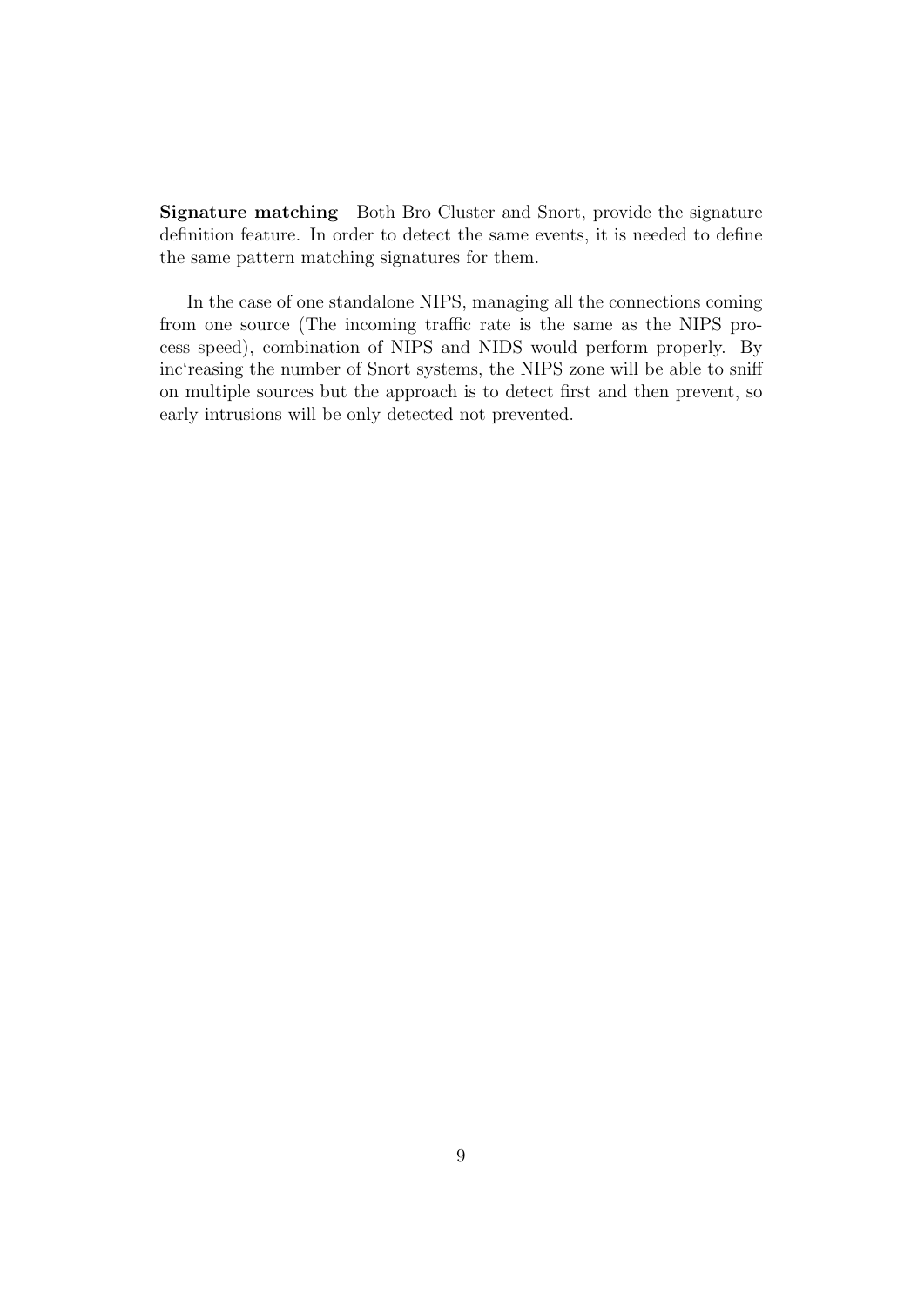#### <span id="page-11-0"></span>2.5 Load balancer

One of the ways to distribute load on the workers is via a load balancer. The load balancer will disperse traffic via different mechanisms to the workers. The fact that each NIDS has limitations in inspecting incoming packets, brings up the need for using a load balancer. The incoming 10Gb/s traffic can be split among several 1Gb/s workers that communicate their status and form the detecion area. The load balancing approach could be sourceindependent or source-dependent.

Source-dependent load balancing considers the packet header information and takes that into account. The distribution could be per-source, perdestination or per-connection. For example, formula [1](#page-11-1) shows how the incoming packets will be distributed per connection among  $n$  number of workers.

<span id="page-11-1"></span>
$$
[Hash(src\_ip + dst\_ip + src\_port + dst\_port)]\%n \tag{1}
$$

Then according to the load balancing method, the number of packet header fields involved in the former formula can be less or more. In order to choose the best load balancing method, it is ideal to have prior knowledge about the incoming traffic. For instance, if the traffic is evenly distributed among destinations, per-destination method fits the best with the environment.

Source-independent load balancing distributes the incoming traffic without the consideration of packet header information. There are several methods that accomplish this, a brief explanation on a few of them;

- Random selection: The load balancer will choose a random physical port from its outgoing ports set.
- Round-robin: The load balancer keeps the order of outgoing ports and chooses the outgoing port according to its sequence number.
- Weighted and dynamic round-robin: Two former methods do not take the incoming traffic information and workers status into account. According to this method, the load balancer keeps the order of outgoing ports but in a case that the worker is overloaded, the load balancer will skip that worker. Each worker is monitored continuously and according to its performance level, the traffic is sent to that worker.

There are two types of load balancers: software and hardware. Either they use source-dependent or source-independent mechanisms. Although hardware load balancers work faster but they do cost more. In this research we work with a Pronto 3290 switch as an openflow enabled switch.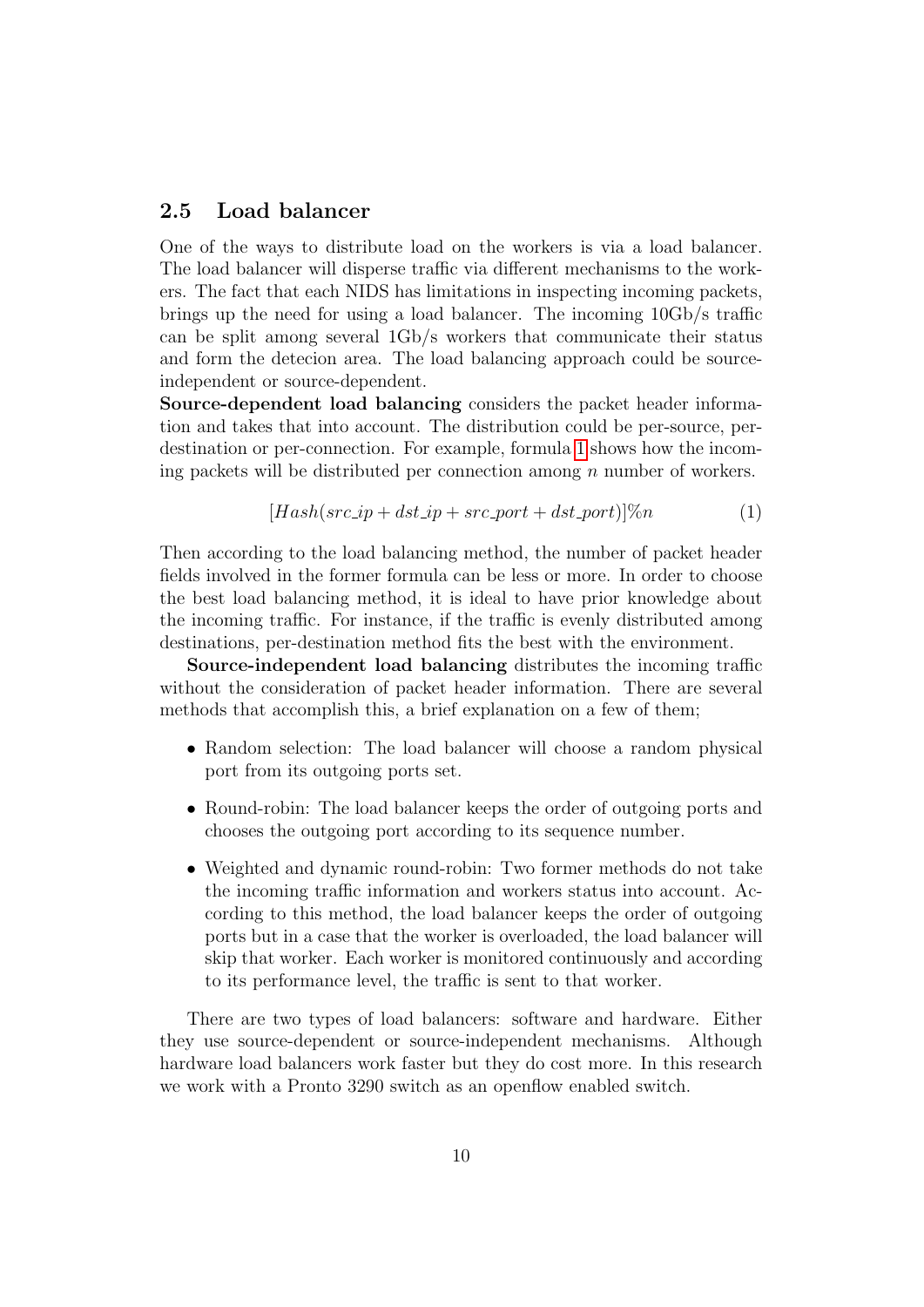#### <span id="page-12-0"></span>2.5.1 OpenFlow switch

OpenFlow is an open standard for network devices. It separates the forwarding plain from the control plain. One server (the controller) takes the responsibility of the control plain and instructs the network devices via the OpenFlow protocol.

The OpenFlow switch keeps one flow table and each flow entry contains packet characteristics and the corresponding action (drop or forward the packet). When a packet arrives at an OpenFlow switch, the switch looks at its flow table. If it can not find the corresponding flow entry, it will redirect the packet to the controller. The controller will drop or redirect the packet and will notify the switch. The switch will take the same action for similar packets from that moment on. This whole process will occur if the switch is on its reactive method which provides dynamic flow entries but in the case of proactive method, all required flows will be defined in the switch directly via the controller before the traffic is sent through the switch. If the incoming packets do not match the defined flows, they will be dropped.

#### <span id="page-12-1"></span>2.5.2 Floodlight controller

There are some open source options for the controller, such as  $NOX^5$  $NOX^5$ , Flood- $light<sup>6</sup>$  $light<sup>6</sup>$  $light<sup>6</sup>$  and Flowscale<sup>[7](#page-12-4)</sup>.

Floodlight is a Java based Apache-licensed application which is tested in real networks and is being supported by a developer community. Floodlight consists of modules, the main module "FloodlightProvider" manages communication with switches and creates OpenFlow messages for receiving devices. It also interprets the arrived OpenFlow messages for taking appropriate action.

Unfortunately at the moment there is no straight-forward solution to make an OpenFlow enabled switch work as a load balancer. In this project, different methods are developed and tested to make this happen, which are explained in the following section.

<span id="page-12-2"></span><sup>5</sup>http://www.noxrepo.org

<span id="page-12-3"></span><sup>6</sup>http://floodlight.openflowhub.org

<span id="page-12-4"></span><sup>7</sup>http://www.openflowhub.org/display/FlowScale/FlowScale+Home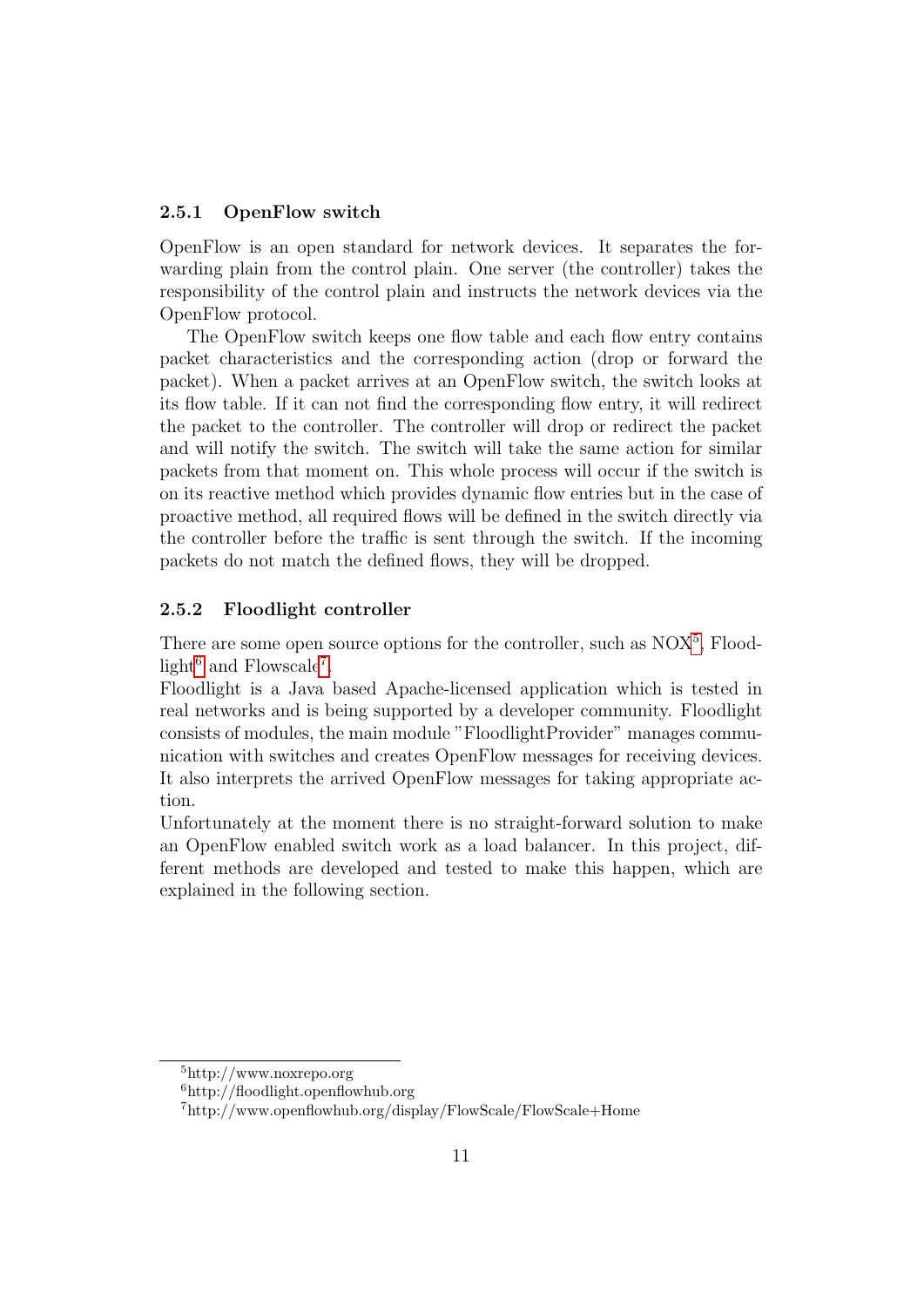## <span id="page-13-0"></span>3 Experimental setups

#### <span id="page-13-1"></span>3.1 Pronto switch

There is no plug-and-play solution to use the Pronto switch as a loadbalancer. Therefore, some ideas to implement this functionality have been researched.

Load balancer module From December 12, 2012, the floodlight version in GitHub contains a new module called "load balancer". This module is meant to work on ICMP, TCP and UDP flows. But it is still in development phase and its compatibility is not tested<sup>[8](#page-13-2)</sup>. The idea behind this module is to define one virtual IP address (VIP) and assign a pool to that. The hosts responsible for the VIP are added to the pool. The hosts pushed in the pool will respond to the requests sent for that VIP.

The following shows the commands that are used in the controller server to create one virtual IP address which will respond to PING echo-requests:

```
# curl -X POST -d '{"id":"1", "name":"vip1", "protocol":"icmp",
    "address":"192.168.100.100", "port":"8"}' http://localhost
   :8080/quantum/v1.0/vips
# curl -X POST -d '{"id":"1", "name":"pool1", "protocol":"icmp
   ", "vip\_id":"1"}' http://localhost:8080/quantum/v1.0/pools
# curl -X POST -d '{"id":"1", "address":"192.168.100.2", "port
   ":"8", "pool\langle_id":"1"}' http://localhost:8080/quantum/v1.0/
   members
# curl -X POST -d '{"id":"2", "address":"192.168.100.10", "port
   ":"8", "pool\_id":"1"}' http://localhost:8080/quantum/v1.0/
   members
```
This module is still under development and its functionality is not fully guaranteed. This configuration does not work for the proposed architecture. When one host sends an ICMP echo request to the virtual address "192.168.100.100", the ICMP requests remain without any response. Also TCP and UDP protocol pools are created. The VIP is set to the IP address of the receiver and all Bro workers are pushed in the corresponding pools. They do not operate as it is explained in this module's description.

Unknown unicast means the switch replicates the incoming traffic to all outgoing ports. In this case, all workers receive the same traffic and they are responsible to take their part of the traffic. Unknown unicast needs more

<span id="page-13-2"></span><sup>8</sup>http://www.openflowhub.org/display/floodlightcontroller/Load+Balancer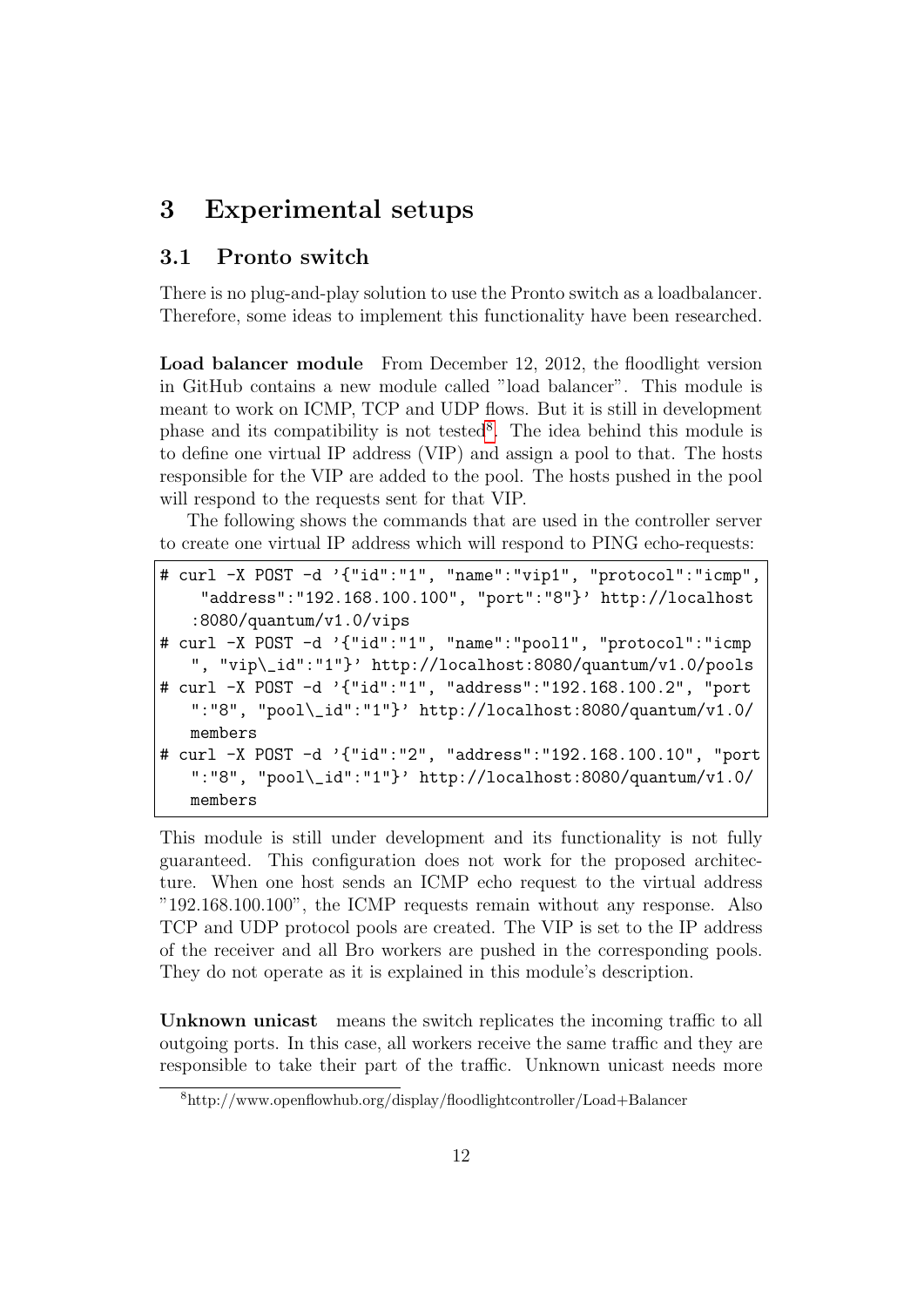complicated workers, capable of packet filtering. In comparison to a case that each worker receives its part of the incoming traffic, this method will operate in lower performance levels because each worker has to check all the packets and take its part. For this project it is not possible to use this method because the traffic is brought to the device in 10Gb/s and none of the workers can handle that rate. Hence the workers can receive the traffic up to 1Gb/s, the data loss and scalability issue would be challenging in this case.

Even if the incoming and outgoing ports were transferring in the same rate, there would be a problem with this method. Using unknown unicast, it can not be guaranteed that the amount of traffic put on each outgoing port is the same. This will result an unreliable situation which all workers do not reach their highest efficiency.

StaticFlowEntryPusher module Using this module, the flows are inserted manually. The Forwarding module is also disabled to prevent any packet transfer without matching the inserted flows. It is tested if the Open-Flow switch performs as a load balancer by modifying the inserted static flows and traffic distribution. Using this module, two methods are proposed which are explained:

1. Real time flow management: According to this mechanism, at first all the flows between the workers, the proxies and the manager are set and will remain unchanged. On the other side, flows are defined periodically from input physical ports set to the workers set. This flow definition process has to be done in an infinite loop and specific time span. As it is shown in figure [5,](#page-15-0) the gray lines indicate the fixed connections between components in the Bro Cluster. The dotted lines are the ones will be deleted and created to pass incoming traffic to the workers.

There are multiple ways to define flows on the OpenFlow switch. One of them is to use the "curl" command. The following commands show two example flows from port 1 to port 2. The first flow only replicates the incoming traffic to port 1 into port 2 and does not check extra conditions. Second flow only replicates the packets with destination port number 80.

<sup>#</sup> curl -d '{"switch": "00:00:01:00:42:04:30:02", "name":" flow-1-2\_v1","cookie":"0","ingress-port":"1","active":" true", "actions":"output=2"}' http://127.0.0.1:8080/wm/ staticflowentrypusher/json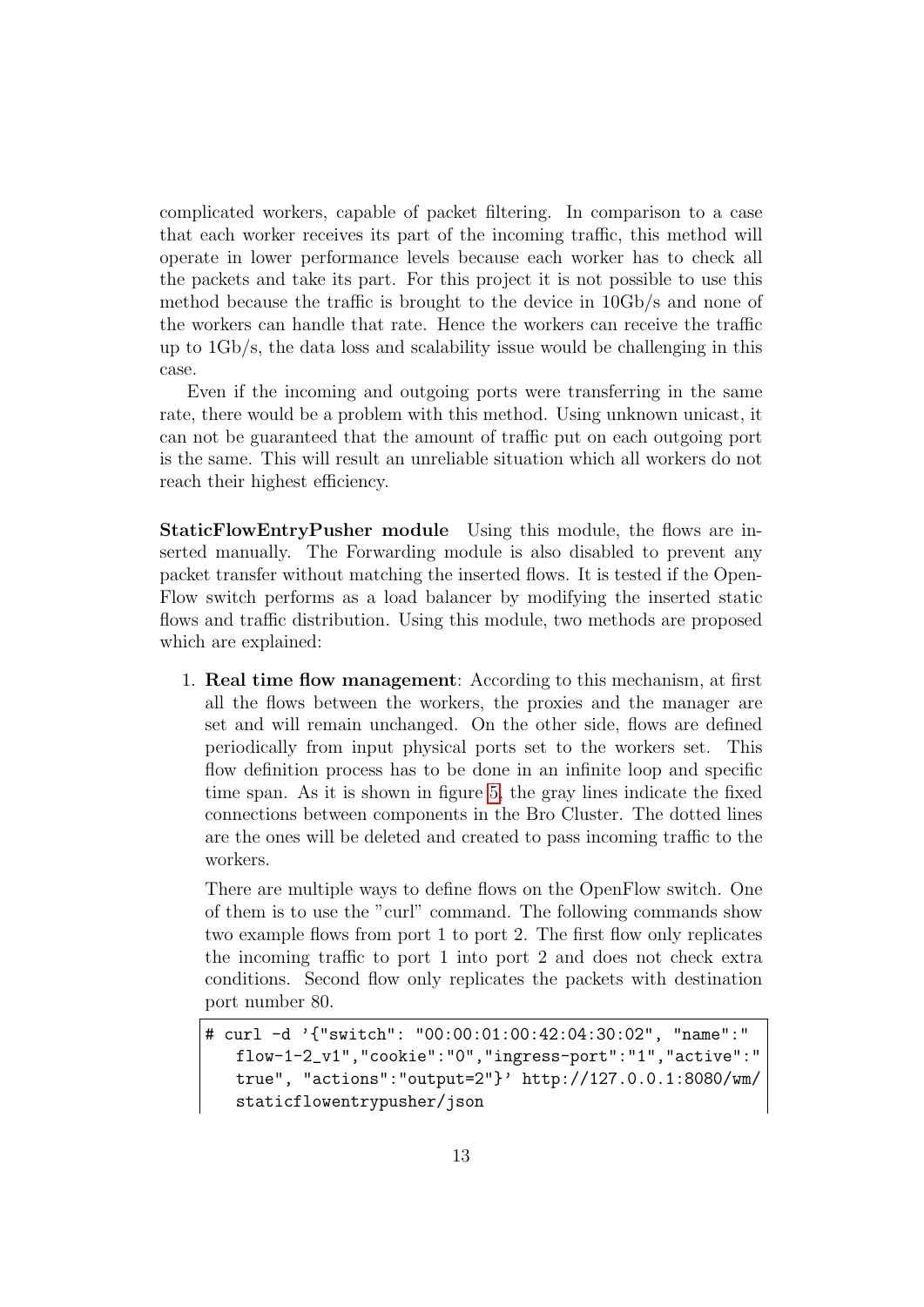```
# curl -d '{"switch": "00:00:01:00:42:04:30:02", "name":"
   flow-1-2_v2","cookie":"0","ether-type":"0x0800","
   protocol":"6","dst-port":"80","ingress-port":"1","
   active":"true", "actions":"output=2"}' http
   ://127.0.0.1:8080/wm/staticflowentrypusher/json
```


<span id="page-15-0"></span>Figure 5: Realtime flow management

Before implementing this method, it was tried to set flows in a way that they contain real-time changing variables. In the flow definition, there is a field called "actions" which will be applied when it satisfies the condition. The egress port number is set in this field. To distribute the incoming traffic among the workers, it would be ideal if the egress port number could be set in real time. For example formula [2](#page-15-1) distributes the incoming traffic per-destination  $(n \text{ shows number of workers})$ . The module StaticFlowEntryPusher does not provide dynamic flows. The flows have to be defined first then they will apply the corresponding actions.

<span id="page-15-1"></span>
$$
[Hash(dst\_ip + dst\_port)]\%n \tag{2}
$$

Therefore the only option for this project is to add and remove the flows as it is explained before. One python program is implemented for this purpose and is run in the controller server (See appendix section [D\)](#page-29-0). There are two 10Gb/s ports on the switch which are meant to transmit the traffic into the Bro Cluster. The workers are connected via 1Gb/s ports. The switch first removes the flows which their ingress-port is one of the 10Gb/s ports and then chooses the next worker according to the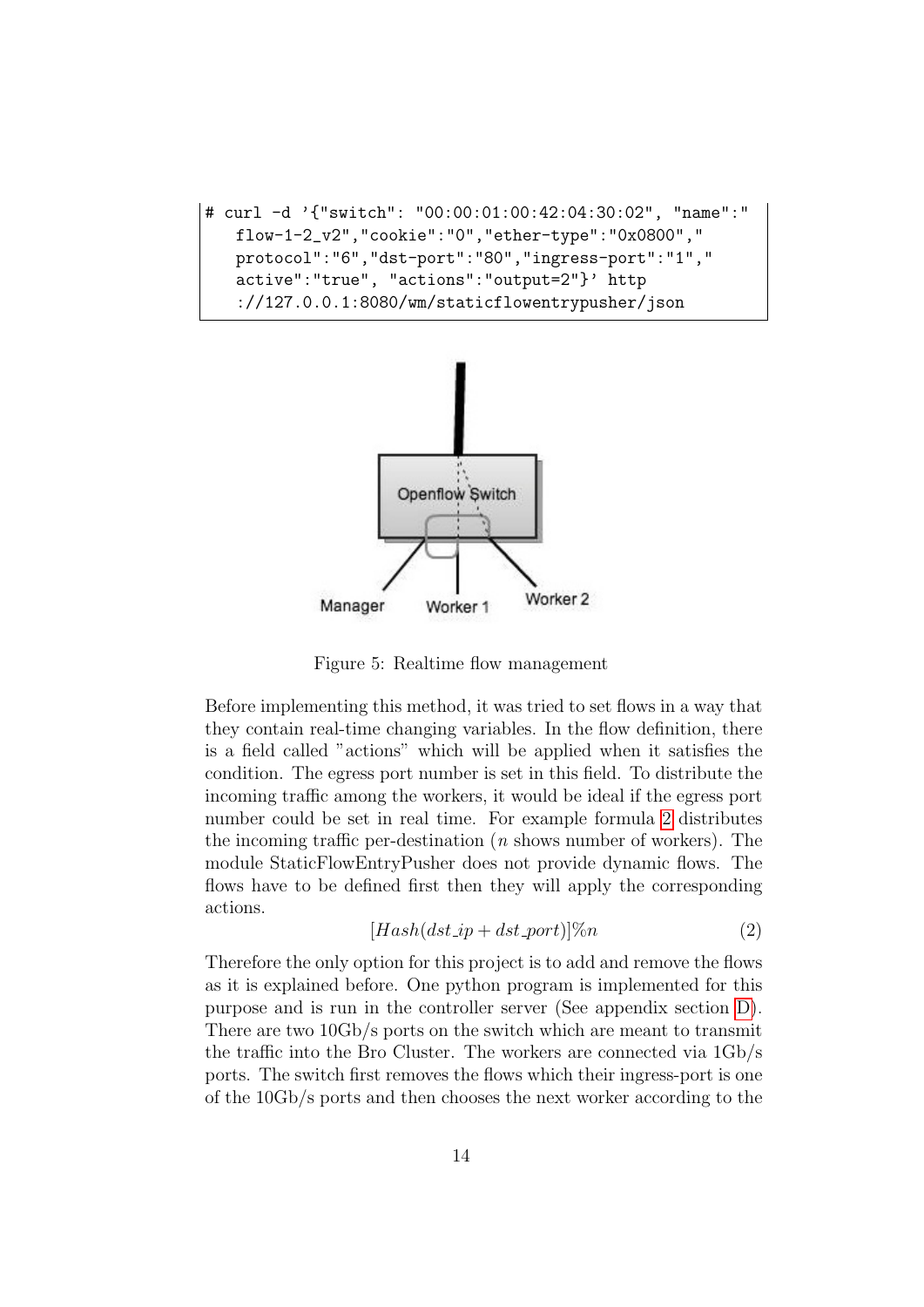| Expected gap duration | Real gap duration |          |          |          |          |          |
|-----------------------|-------------------|----------|----------|----------|----------|----------|
| 1000                  | 1030.199          | 1030.301 | 1030.694 | 1032.045 | 1039.184 | 1039.535 |
| 500                   | 531.727           | 533.120  | 542.854  | 551.444  | 552.387  | 560.277  |
| 100                   | 103.688           | 126.954  | 127.751  | 139.977  | 141.676  | 148.764  |
|                       | 9.185             | 27.210   | 28.257   | 29.052   | 36.094   | 41.430   |

<span id="page-16-0"></span>Table 1: Gap values with different time spans in miliseconds

load balancer algorithm(such as random or round-robin) and creates flows for that.

To run this 2-step process (delete the flows, create the new ones), the time span has to be tuned. The traffic is generated containing 20000 packets per seconds. Tests are run with different time span to check the required accuracy. Table [1](#page-16-0) shows the gaps that occurred in one worker with different time spans. Each row shows the exact duration when a flow is deleted for that worker. First column indicates the expected gap duration in milliseconds. Columns 2 to 7 show tested gap duration in milliseconds. For example, row 1 shows the gap values for 1-second time span. It is not expected to see exactly 1 second gap. Although the time span is set in python program but the program will still need to run some other instructions which makes the gap a bit longer. But ideally it is expected to see the same value for each gap in one row which is not happening. As an example 1030.199 and 1039.184 are two different gap values from row 1 and their difference accuracy is about 10 milliseconds.

The 1-millisecond test states a very clear answer for the question: "Can real-time flow management be used as a load balancing mechanism?". As it is shown in the table, the gap values in this case follow a chaotic behavior. They increase as the time passes and get further from the expected value which is 1 millisecond.

The time span for the OpenFlow switch has to be in milliseconds to disperse incoming 10Gb/s traffic among 1Gb/s receiving ports. But as it has been shown, it is not possible with current OpenFlow technology.

2. Port based flows: It is necessary to create a method for the OpenFlow switch to make it work as a dynamic decision-maker load balancer. In order to do this and also to provide a suitable representative for Internet traffic, the random distribution could be in the incoming traffic or in the created flows.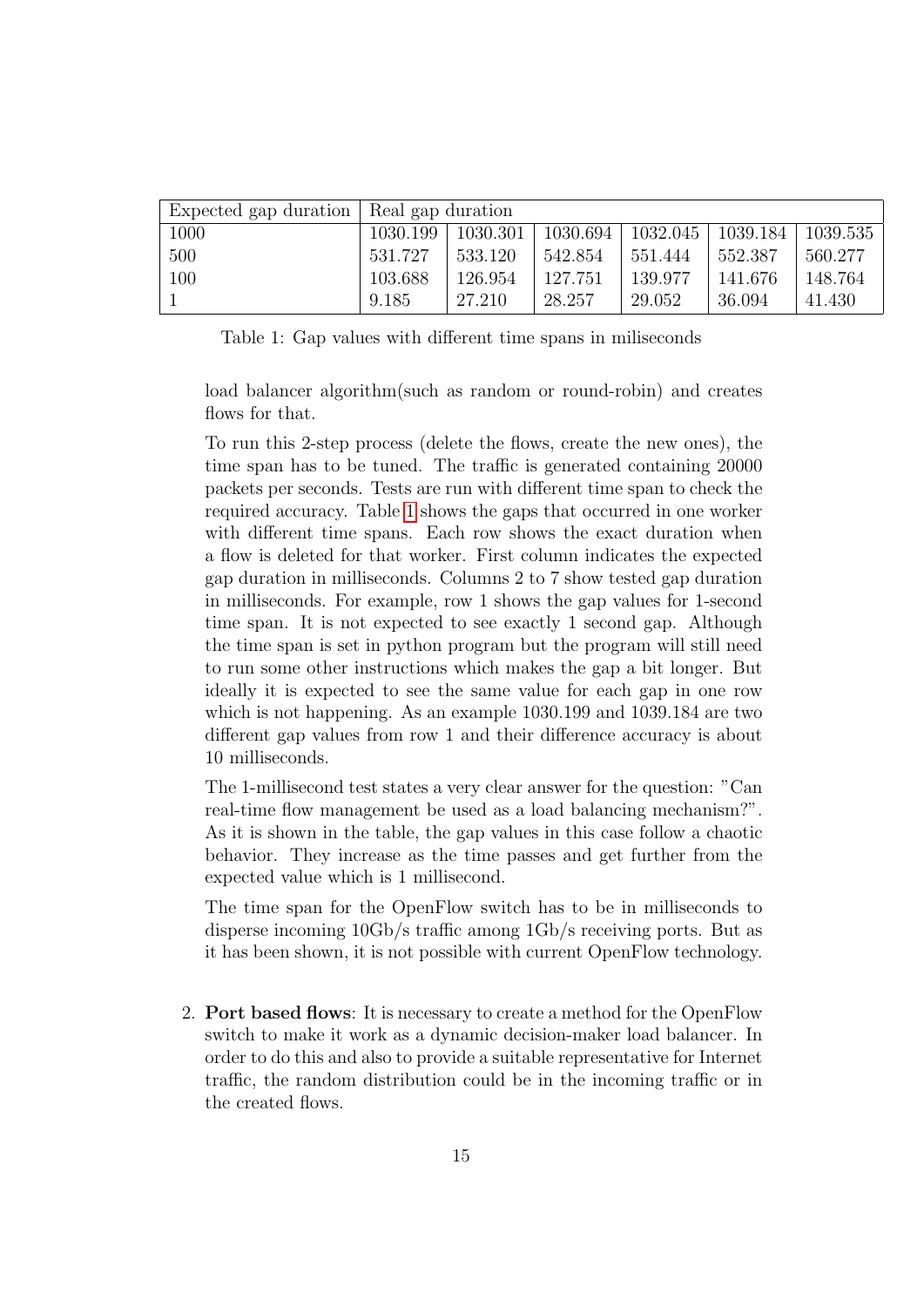The idea behind this method is to add all the flows before traffic transmission is started. The flows differ in their source port, destination port, ingress port and egress port. The port numbers are chosen from different sets. The ingress and egress ports show the port numbers on the switch. The ingress port is one of the two 10Gb/s ports and the egress port shows 1Gb/s ports connected to the workers. The source port and destination port number is any number from 1 to 65536.

In the case that source and destination port numbers are distributed randomly among flows, the OpenFlow switch works properly as a load balancer. For this purpose, the number of flows created in the switch has to be 65536. But there is a limitation in the number of flows can be inserted in the switch. There is a Python program written for this project to create 65536 flows in the switch and distribute the source and the destination port numbers among defined flows. In the pronto switch around 2000 flows can be inserted which is not enough for 65536 flows needed.

#### <span id="page-17-0"></span>3.2 Traffic Type Impact

To test the impact of different traffic types on the IDS, multiple traffic flows have been generated. Because load could not be dispersed via the OpenFlow switch, impact has been tested on one worker. Five different types of traffic have been transmitted. Small and large TCP packets, small and large UDP packets and HTTP sessions. The packets are created with  $Ostinato<sup>9</sup>$  $Ostinato<sup>9</sup>$  $Ostinato<sup>9</sup>$ , captured via  $TCPDump^{10}$  $TCPDump^{10}$  $TCPDump^{10}$  and transmitted via  $TCPReplay^{11}$  $TCPReplay^{11}$  $TCPReplay^{11}$ . This provides full control over the packet headers and increased throughput. All packets created via Ostinato contain the same payload (all zero). The TCP packets sent via Ostinato are dropped on the receiving side, no response is sent. The frame length described in table includes the Frame Check Sequence (FCS). The amount of traffic (in  $Mb/s)$  sent in table [2](#page-18-0) is measured on the interface of the switch (Foundry in figure [1.](#page-5-2) For the HTTP session this also includes the reply. The sessions are created via Apache Benchmark (AB) and Apache server. AB sends a thousand HTTP-Get requests per second to the Apache server, which responds with the default "It works" page. This entire session is inspected by Bro.

Data represented in table [2](#page-18-0) is captured via  $\text{Capstat}^{12}$  $\text{Capstat}^{12}$  $\text{Capstat}^{12}$ , run on the manager.

<span id="page-17-1"></span><sup>9</sup>http://code.google.com/p/ostinato/

<span id="page-17-3"></span><span id="page-17-2"></span><sup>10</sup>http://www.tcpdump.org/

<sup>11</sup>http://tcpreplay.synfin.net/

<span id="page-17-4"></span> $12$ <http://bro-ids.org/download/README.capstats.html>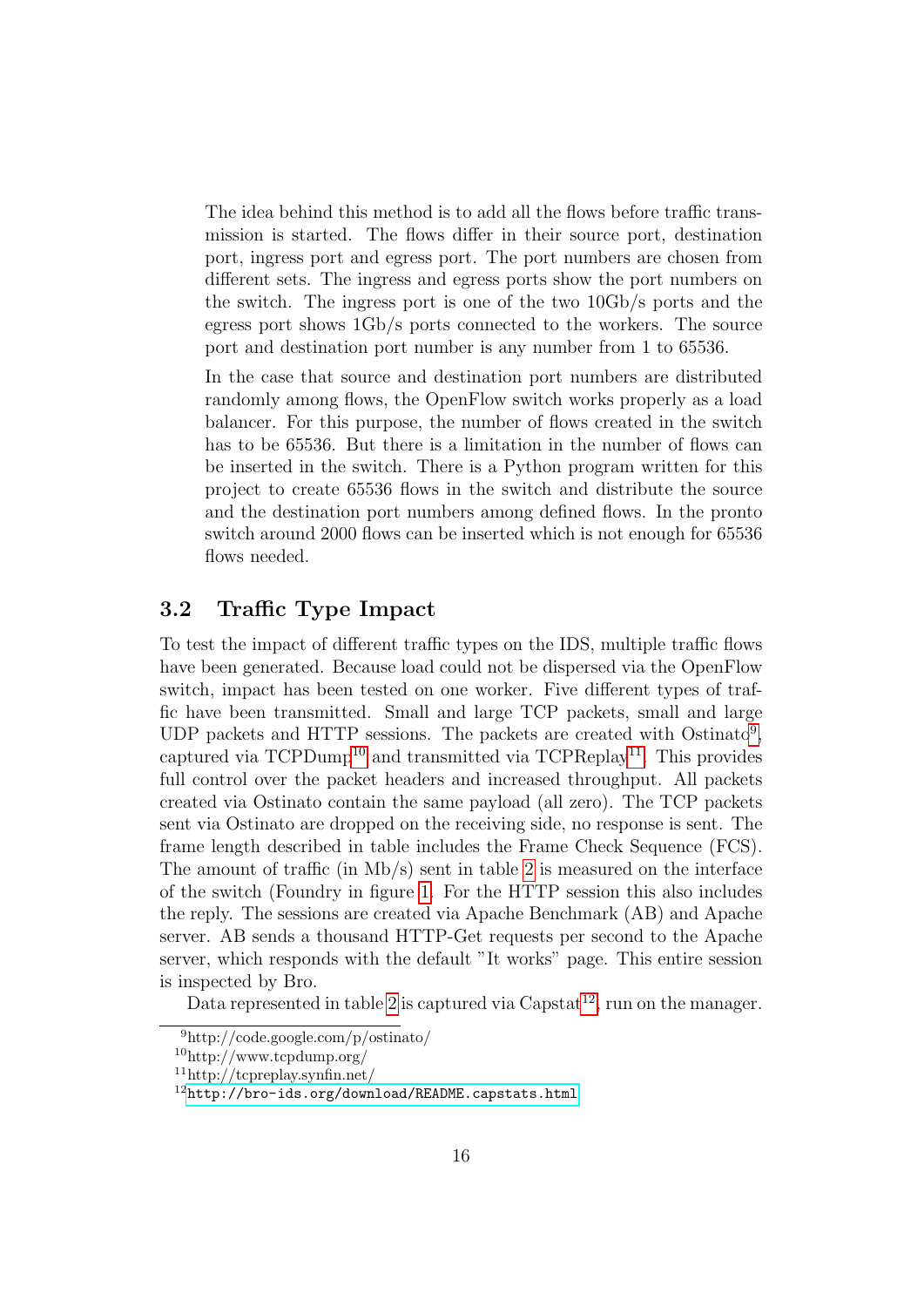| Traffic Type               |      |     | $Mb/s$ Sent   $Mb/s$ Captured   KPPS Captured |
|----------------------------|------|-----|-----------------------------------------------|
| UDP Packet with 64 Bytes   | 602  | 234 | 636                                           |
| TCP Packet with 64 Bytes   | 340  | 212 | 575                                           |
| UDP Packet with 1518 Bytes | 7301 | 973 | 81                                            |
| TCP Packet with 1518 Bytes | 6152 | 973 | 81                                            |
| <b>HTTP</b> Session        | 342  | 236 | 298                                           |

<span id="page-18-0"></span>Table 2: Capture speeds by Bro node



Figure 6: Traffic dispersion

The Bro host has a 1000BASE-T NIC. This explains the maximum captured traffic for large packets (1518 bytes), tests with a 10GBASE-T NIC should provide information on the maximum capture speed for large packets. For small packets (64 bytes) the maximum capture speed is 220 Mb/s. There is no significant difference in speed, for small packets regarding TCP or UDP.

The packets generated do not contain any payload that causes an action. Tests have shown that a worker can send a maximum of 1000 events per second where a script is called within 1 second. The script is called via the event triggered by Bro.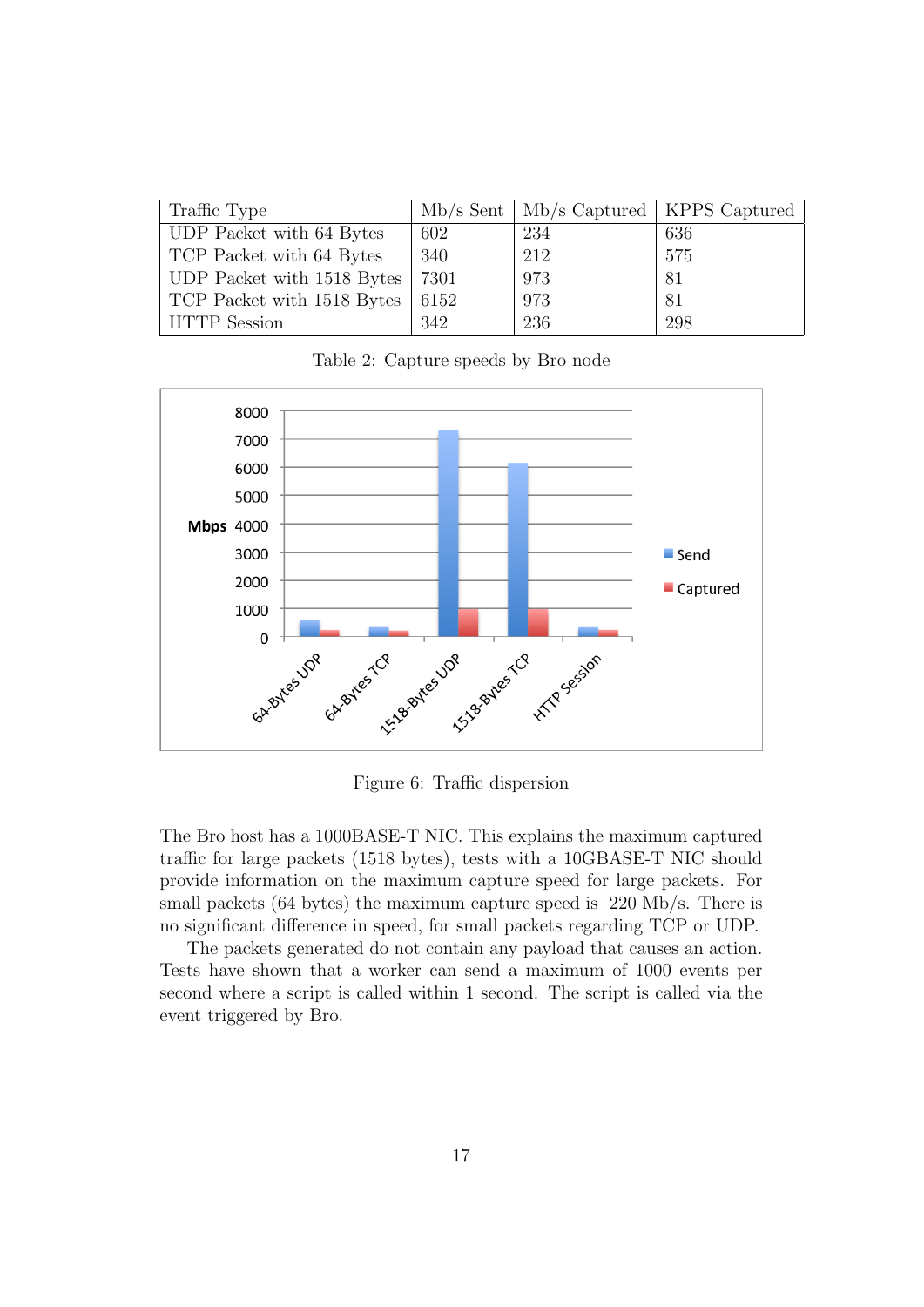```
redef Notice::policy += {
       [$pred(n: Notice::Info) = {if (n$note == TCP::TEST)
                      {
                      local cmd = fmt("/usr/local/bro/share/bro
                         /site/acl.sh");
                      piped_exec(cmd, fmt("%s", n$id$orig_h));
                      }
              return F;
        },
        $action=Notice::ACTION_NONE]
};
```
The Notice policy will define the action to apply after one signature is detected in the Bro cluster. As it is explained before, for each signature detection there must be a mechanism to redirect the packets from that specific source to the prevention area.

This scripts overrides the Notice policy. When the notice policy is triggered the file acl.sh is executed. This file contains a telnet script that adds a static route for the IP-address causing the notice. Then the packets coming from the source identified with that IP address will not be copied any more and will be sent directly to the prevention area.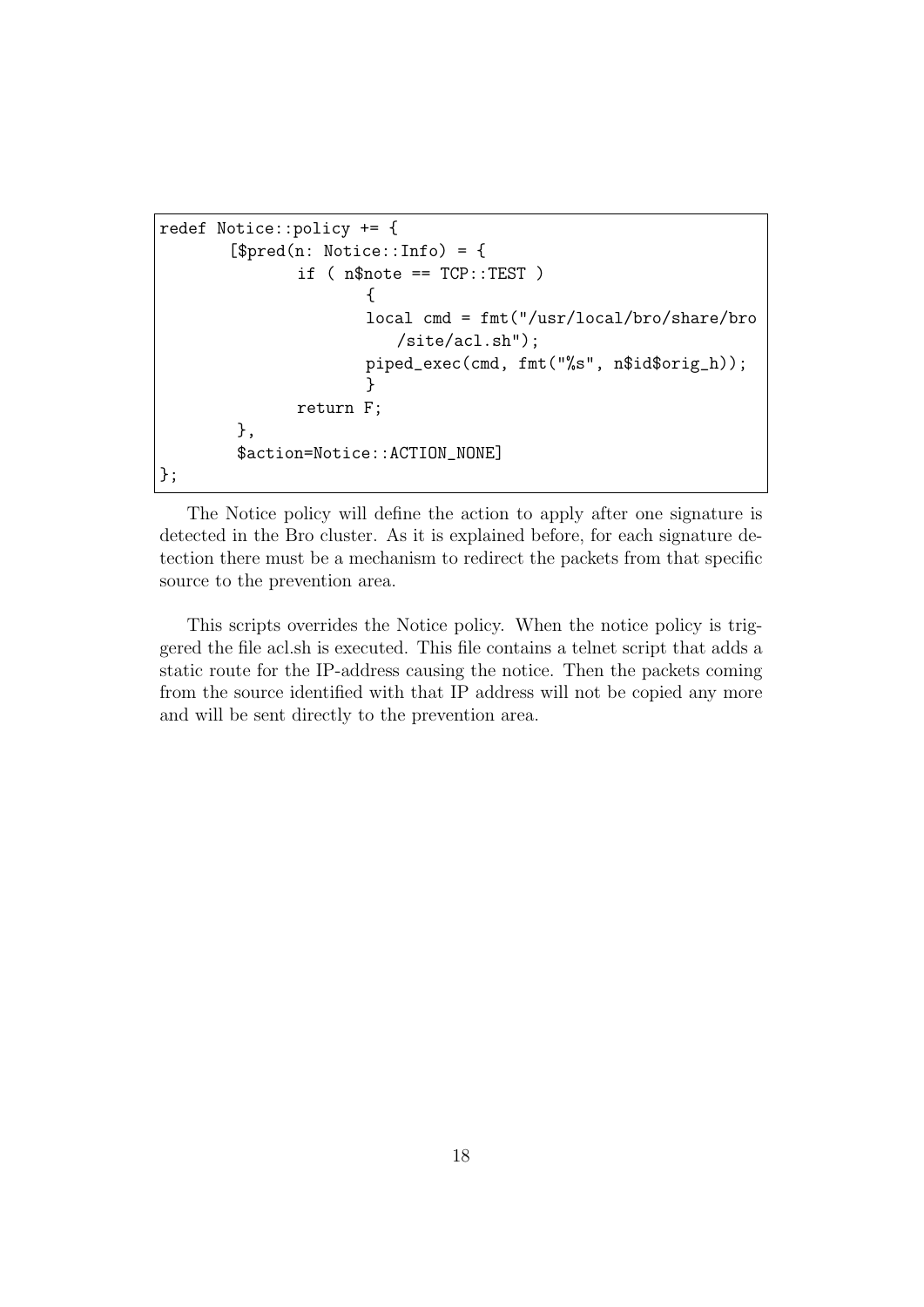### <span id="page-20-0"></span>4 Conclusion

This research is set out to understand the technical implications and bandwidth limitations by building a scalable intrusion detection and prevention system with commodity hardware for networks with multiple terabits of traffic per second.

A method has been used that provides full control over packet content and ensures high traffic throughput. In order to disperse this traffic over multiple inspection nodes, different load balancing algorithms and techniques have been researched. The combination of Openflow and Floodlight does not provide any working method for loadbalancing at this moment.

The impact of TCP and UDP traffic has been measured on a single inspection node. There is no significant difference in TCP or UDP traffic. The maximum amount of bandwidth that can be inspected is defined by the packet size. Small packets (64 bytes) can be inspected at a maximum rate of 220 Mb/s. The maximum Mb/s for large packets (1518 bytes) could not be determined because the NIC limited the inspection speed. However, we can conclude that the maximum Mb/s that can be inspected is equal or higher than 975  $Mb/s$ .

There is no technical limitation to make BRO work as a NIDS. Currently there is no NIDS version of BRO known. The proposed architecture to combine a NIDS with a NIPS could not be tested with multiple inspection nodes. With a single inspection node a static route could be inserted to redirect traffic to a NIPS.

#### <span id="page-20-1"></span>4.1 Future Work

Multiple load balancing algorithms have been researched. Further research has to be done in order to create a load balancing algorithm via OpenFlow. The scalabilty of Bro for multiple terabits of traffic could not be tested. Further research is needed to determine the overhead with multiple proxies. Because of the 1000Base-T NICs the maximum bandwidth that can be inspected with large (1518 bytes) packets could not be determined. Tests with faster NICs are needed to determine this.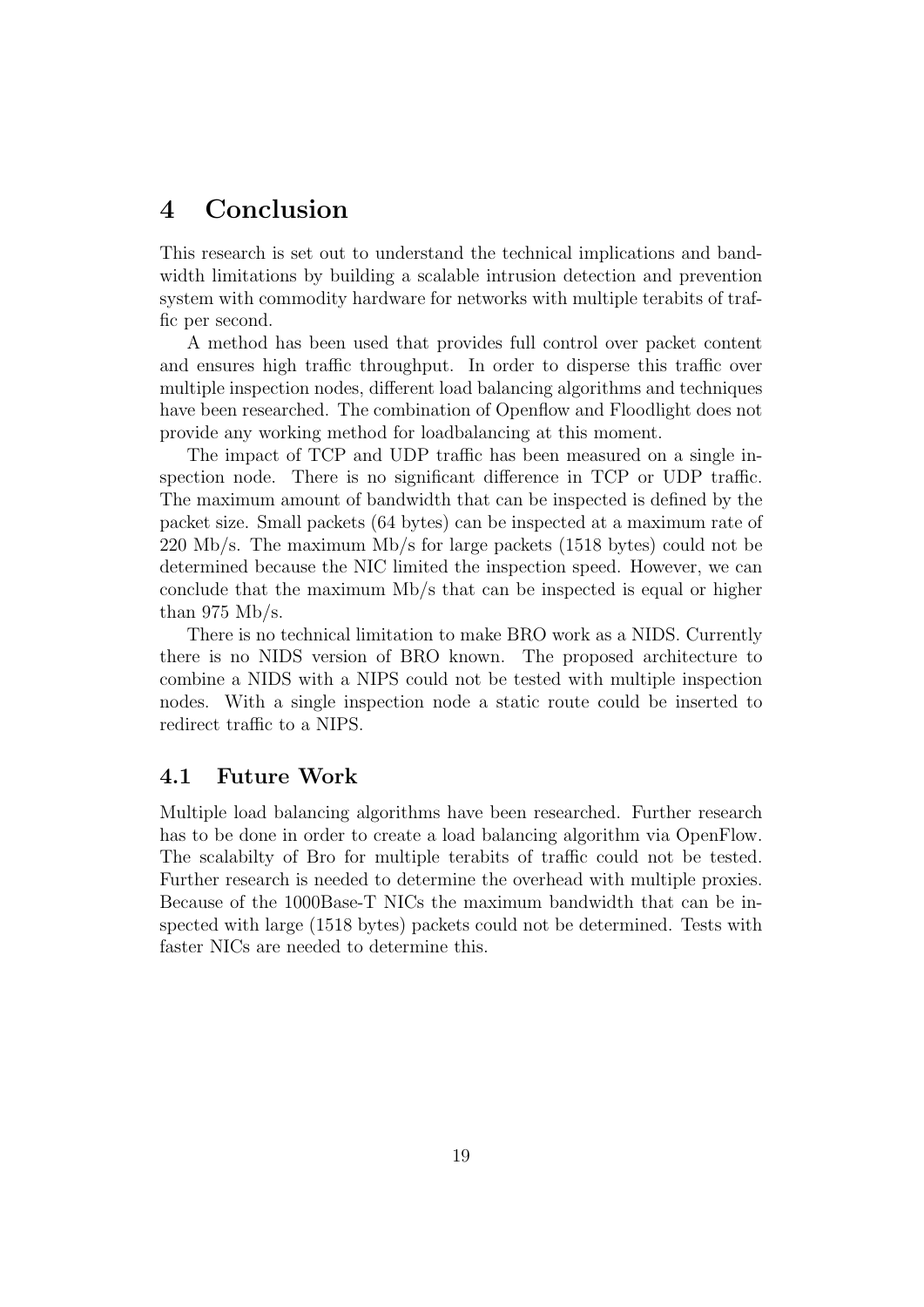## References

- <span id="page-21-0"></span>[1] Child Pornography - First report of the Dutch National Rapporteur. Bureau of the Dutch National Rapporteur, The Hague. 2011.
- <span id="page-21-1"></span>[2] Online threats in the last moth [Online] Available: [http://www.](http://www.securelist.com/en/statistics#/en/top20/wav/month) [securelist.com/en/statistics#/en/top20/wav/month](http://www.securelist.com/en/statistics#/en/top20/wav/month)
- <span id="page-21-2"></span>[3] Black Tulip - Report of the investigation into the DigiNotar Certificate Authority breach. Fox IT, Delft. 2012.
- <span id="page-21-6"></span>[4] Bandwidth, Packets Per Second, and Other Network Performance Metrics [Online]. Available: [http://www.cisco.com/web/about/](http://www.cisco.com/web/about/security/intelligence/network_performance_metrics.html) [security/intelligence/network\\_performance\\_metrics.html](http://www.cisco.com/web/about/security/intelligence/network_performance_metrics.html)
- <span id="page-21-3"></span>[5] NCSC moet netwerken overheid 24/7 gaan monitoren [Online]. Available: [http://tweakers.net/nieuws/86792/](http://tweakers.net/nieuws/86792/ncsc-moet-netwerken-overheid-24-7-gaan-monitoren.html) [ncsc-moet-netwerken-overheid-24-7-gaan-monitoren.html](http://tweakers.net/nieuws/86792/ncsc-moet-netwerken-overheid-24-7-gaan-monitoren.html)
- <span id="page-21-13"></span>[6] Foong, Annie P., et al. "TCP performance re-visited." Performance Analysis of Systems and Software, 2003. ISPASS. 2003 IEEE International Symposium on. IEEE, 2003.
- <span id="page-21-7"></span>[7] List of Internet exchange points by size [Online]. Available: [http://en.](http://en.wikipedia.org/wiki/List_of_Internet_exchange_points_by_size) [wikipedia.org/wiki/List\\_of\\_Internet\\_exchange\\_points\\_by\\_size](http://en.wikipedia.org/wiki/List_of_Internet_exchange_points_by_size)
- <span id="page-21-4"></span>[8] Cisco ASA 5500 Series Next Generation Firewalls [Online]. Available: <http://www.cisco.com/en/US/products/ps6120/index.html>
- <span id="page-21-8"></span>[9] Network (AS number) statistics [Online]. Available: [https://www.](https://www.ams-ix.net/connected_parties) [ams-ix.net/connected\\_parties](https://www.ams-ix.net/connected_parties)
- <span id="page-21-9"></span>[10] Statistics [Online]. Available: [https://www.ams-ix.net/technical/](https://www.ams-ix.net/technical/statistics) [statistics](https://www.ams-ix.net/technical/statistics)
- <span id="page-21-10"></span>[11] Peering around the globe [Online]. Available: [https://www.ams-ix.](https://www.ams-ix.net/connect-to-ams-ix/peering-around-the-globe) [net/connect-to-ams-ix/peering-around-the-globe](https://www.ams-ix.net/connect-to-ams-ix/peering-around-the-globe)
- <span id="page-21-11"></span>[12] Frame size distribution [Online]. Available: [https://www.ams-ix.net/](https://www.ams-ix.net/technical/statistics/sflow-stats/frame-size-distribution) [technical/statistics/sflow-stats/frame-size-distribution](https://www.ams-ix.net/technical/statistics/sflow-stats/frame-size-distribution)
- <span id="page-21-5"></span>[13] What is OpenFlow? [Online] Available: [http://www.openflow.org/](http://www.openflow.org/wp/learnmore/) [wp/learnmore/](http://www.openflow.org/wp/learnmore/)
- <span id="page-21-12"></span>[14] sFlow Stats [Online]. Available: <https://www.ams-ix.net>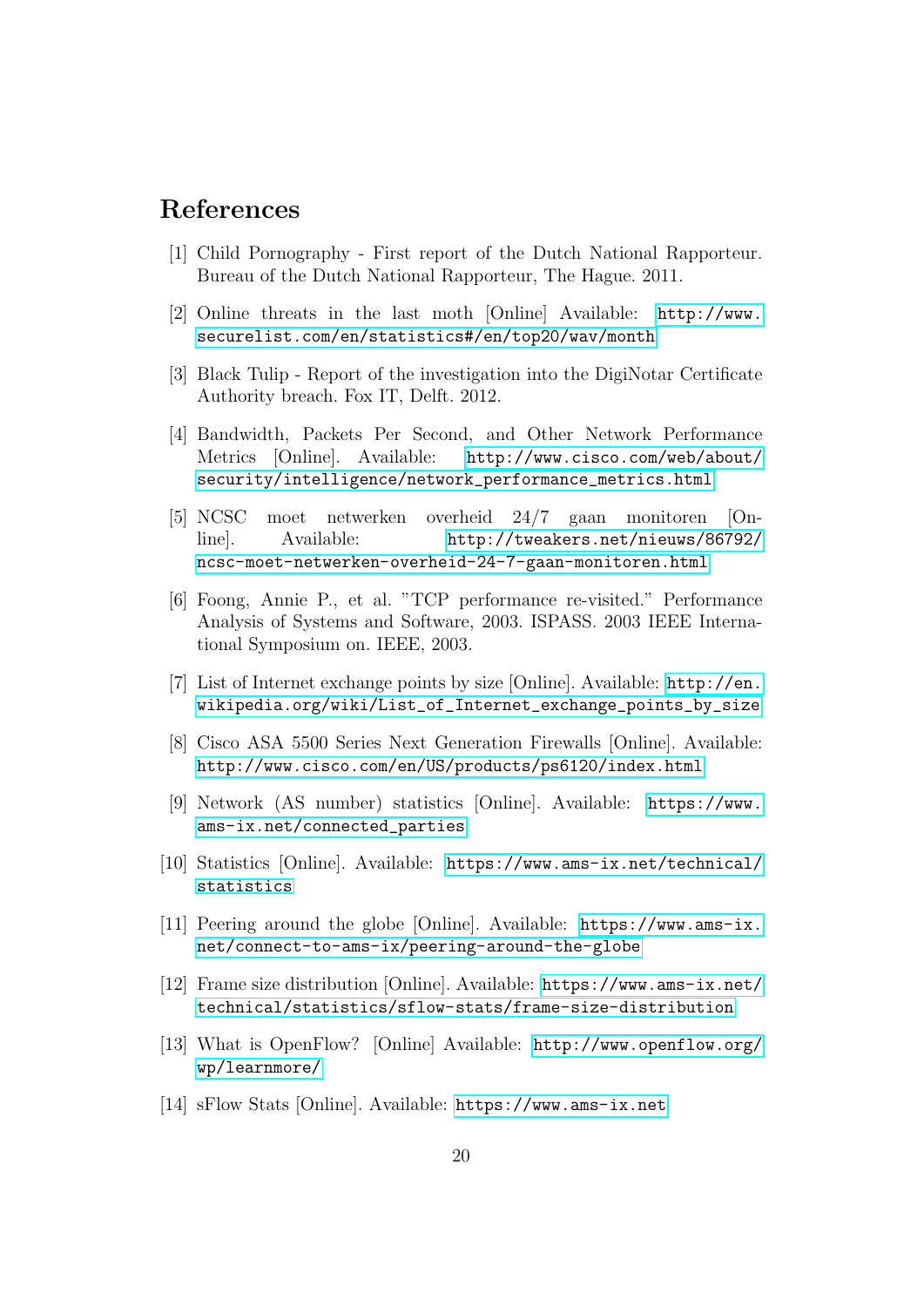- <span id="page-22-2"></span>[15] Vasiliadis et al, "Regular Expression Matching on Graphics Hardware for Intrusion Detection," Saint-Malo, France. 2009.
- <span id="page-22-3"></span>[16] Clark, Christopher, and David Schimmel. "Efficient reconfigurable logic circuits for matching complex network intrusion detection patterns." Field Programmable Logic and Application (2003).
- <span id="page-22-4"></span>[17] Song, Haoyu, et al. "Snort offloader: A reconfigurable hardware NIDS filter." Field Programmable Logic and Applications, 2005. International Conference on. IEEE, 2005.
- <span id="page-22-5"></span>[18] Vallentin, Matthias, et al. "The NIDS cluster: Scalable, stateful network intrusion detection on commodity hardware." Recent Advances in Intrusion Detection. Springer Berlin/Heidelberg, 2007.
- <span id="page-22-6"></span>[19] Kumar, Sailesh. "Survey of current network intrusion detection techniques." (2007): 1-18.
- <span id="page-22-7"></span>[20] Lakhina, Anukool, Mark Crovella, and Christophe Diot. "Mining anomalies using traffic feature distributions." ACM SIGCOMM Computer Communication Review. Vol. 35. No. 4. ACM, 2005.
- <span id="page-22-0"></span>[21] The Bro Network Security Monitor. [Online] Available: [http://www.](http://www.bro-ids.org/) [bro-ids.org/](http://www.bro-ids.org/)
- <span id="page-22-1"></span>[22] What is Snort? [Online] Available: <http://www.snort.org/>
- <span id="page-22-8"></span>[23] Weaver, Nicholas, and Robin Sommer. "Stress testing cluster Bro." DE-TER workshop. 2007.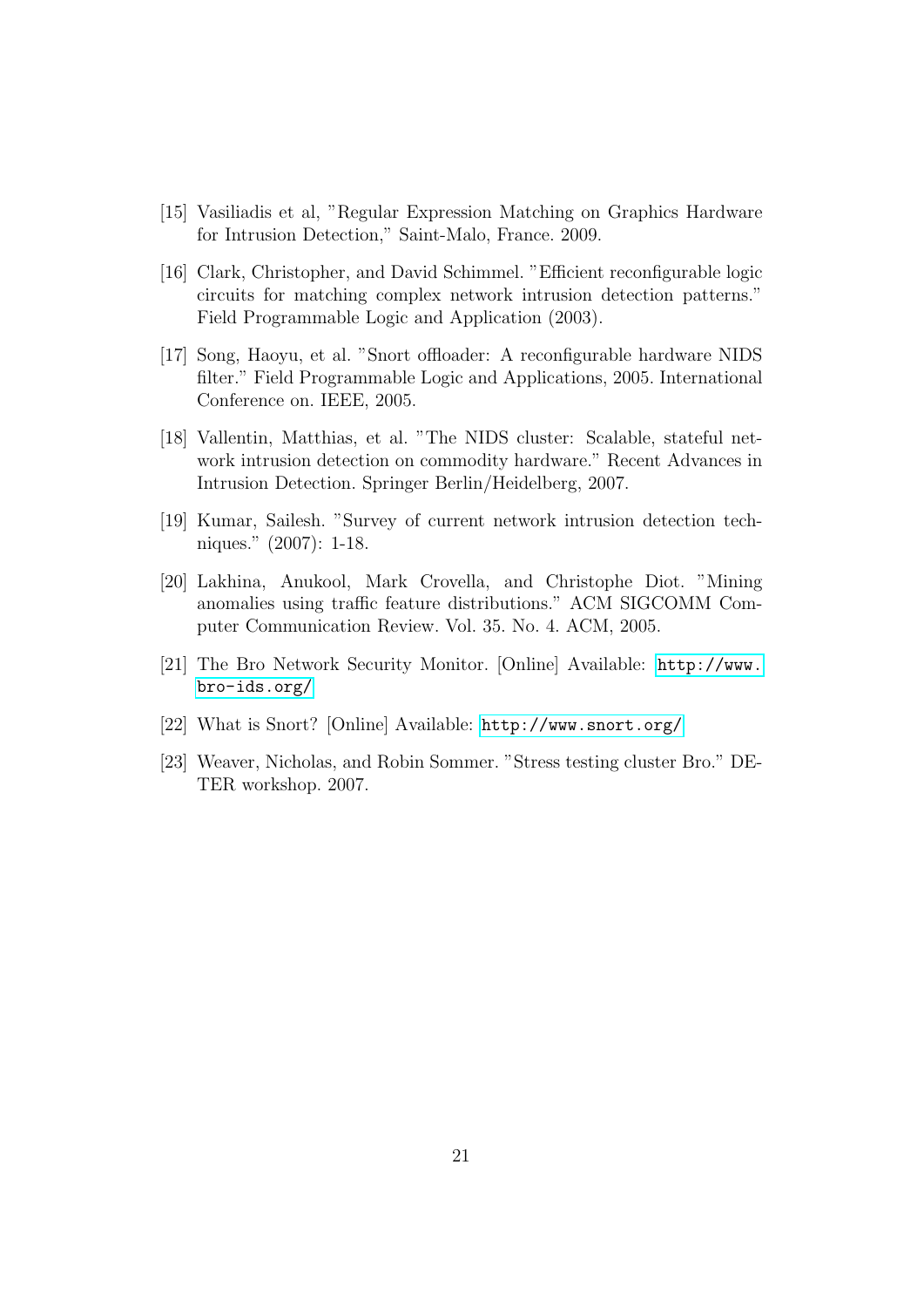- <span id="page-23-0"></span>A Packet distribution
- <span id="page-23-1"></span>B NIDS product list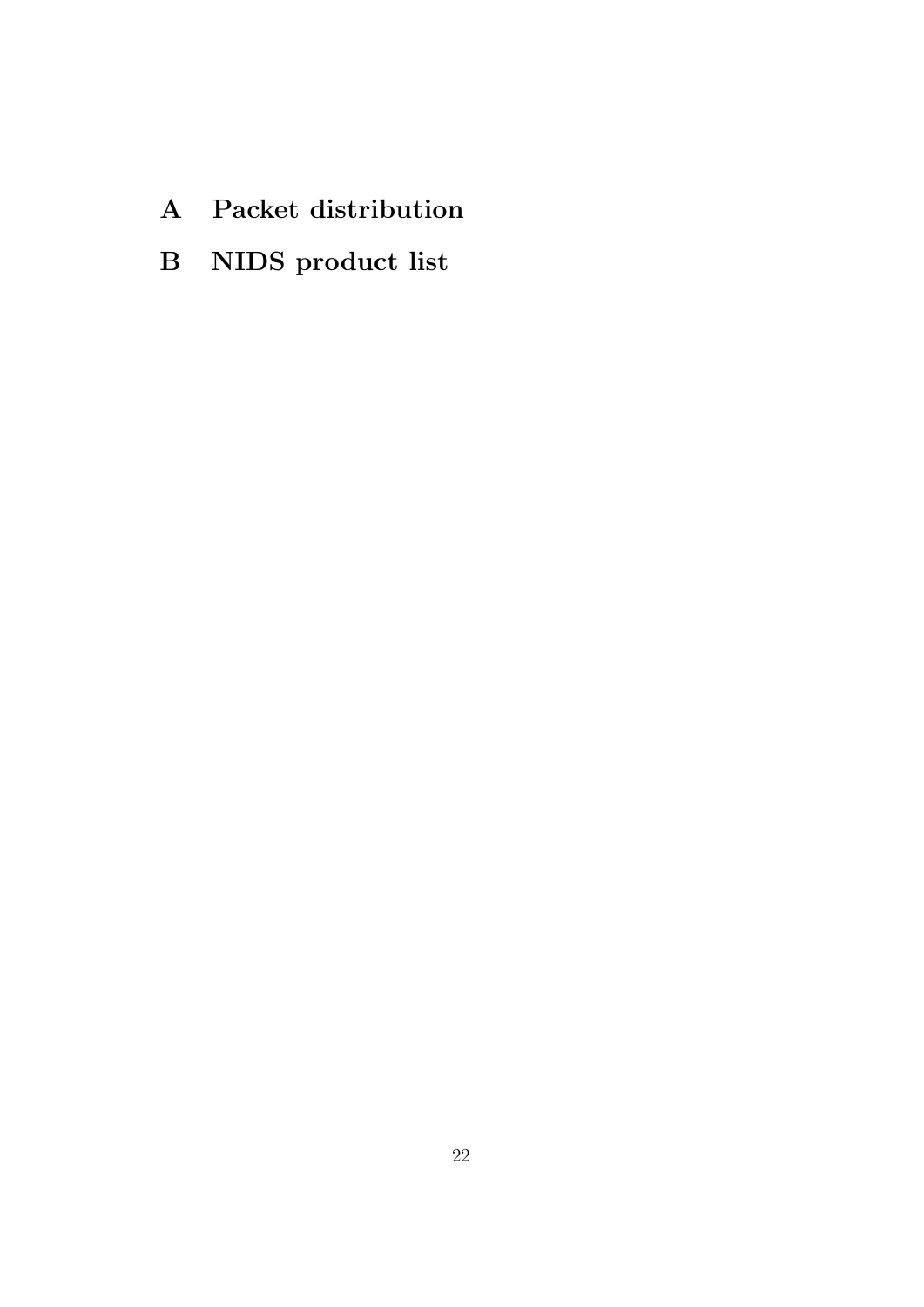

**Frame Size Distribution - weekly** 

 $\blacksquare$  tcp

TOTAL

 $\blacksquare$  in

<span id="page-24-1"></span>Figure 8: Network protocol distribution in Surfnet

14.436

<span id="page-24-0"></span>8.89G □ udp

10.79G out

created on Wed Jan 9 17:51:36 2013

 $1.75G$  lcmp

2.14M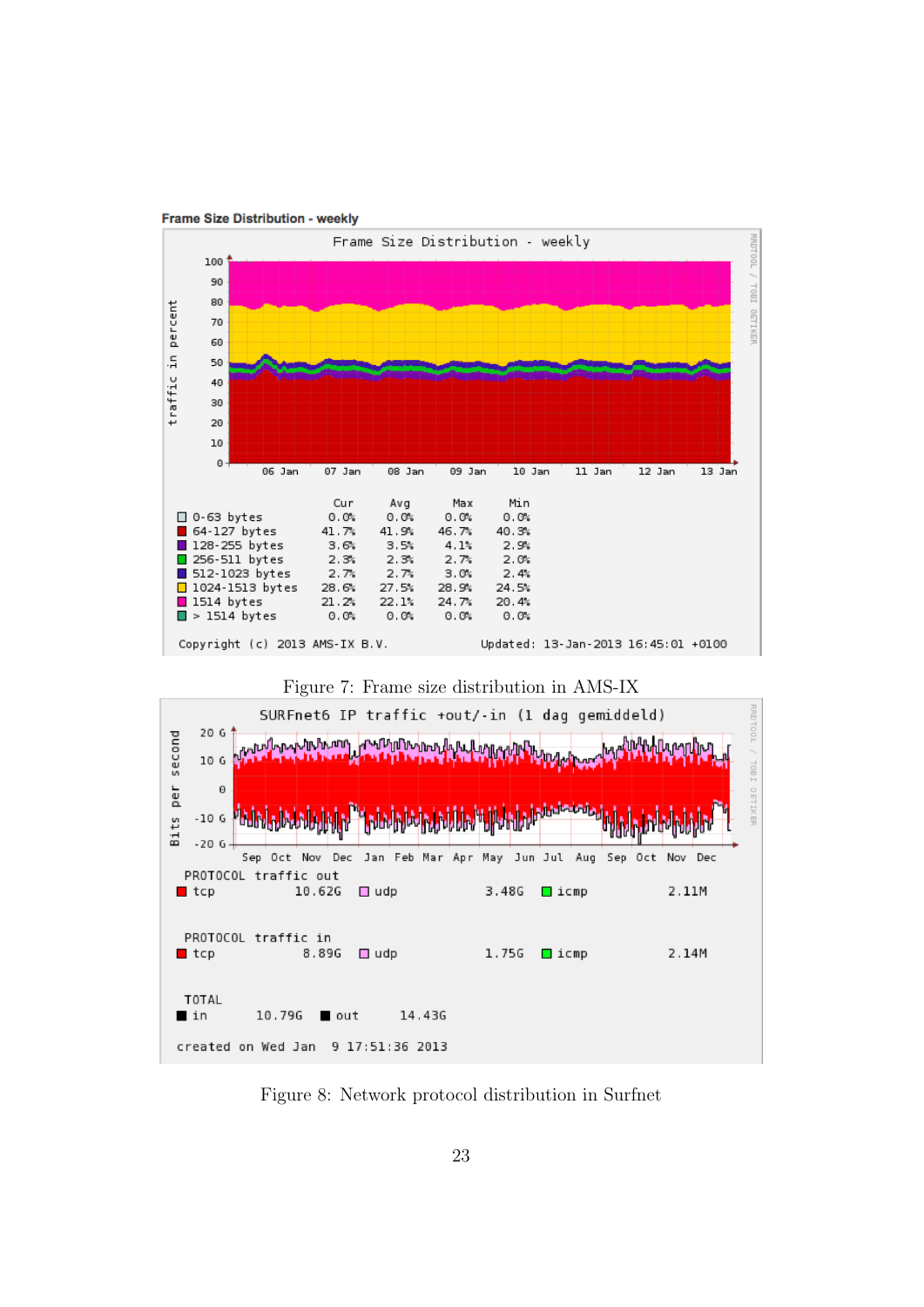

**Intrusion Prevention Comparison Guide**

| <b>COMPANY</b>                                                              | <b>CONTACT</b>                                       | <b>PRODUCT</b>                                               | <b>DESCRIPTION</b>                                                                                                                                                               |
|-----------------------------------------------------------------------------|------------------------------------------------------|--------------------------------------------------------------|----------------------------------------------------------------------------------------------------------------------------------------------------------------------------------|
| <b>TippingPoint</b><br>(A 3Com<br>company)                                  | 512-681-8000<br>888-878-3477<br>www.tippingpoint.com | <b>TippingPoint IPS</b>                                      | Produces a widely-deployed<br>device that is based on the<br>company's own Threat<br>Suppression Engine, custom<br>ASICs and single vulnerability<br>security filters            |
| <b>McAfee</b>                                                               | 800-338-8754<br>www.mcafee.com/us/                   | IntruShield<br>Network IPS +<br>Host Intrusion<br>Prevention | Host solution uses a single<br>software agent for both desktop<br>and server protection in concert<br>with Microsoft Windows stateful<br>firewalls                               |
| <b>Internet</b><br><b>Security</b><br><b>Systems</b><br>(An IBM<br>company) | 404-236-2700<br>www.iss.net                          | Proventia                                                    | One of the oldest security<br>companies with a product that<br>allows in-line simulation to<br>determine what the best<br>blocking behavior is before<br>activating the blocking |
| <b>Sourcefire</b>                                                           | 800-917-4143<br>www.sourcefire.com                   | Sourcefire<br><b>Intrusion Sensor</b>                        | Sourcefire devices use the<br>popular open-source Snort<br>engine, which was created by<br>the company's founder                                                                 |
| Juniper<br><b>Networks</b>                                                  | 408-745-2000<br>www.juniper.net                      | Juniper Networks<br><b>IDP and ISG</b><br>series             | An IP network systems<br>provider, its IPS systems also<br>provide views of network and<br>application-level activity to help<br>determine the cause of attacks                  |
| <b>Top Layer</b><br><b>Networks</b>                                         | 508-870-1300<br>www.toplayer.com                     | IPS 5500 series                                              | Offers systems that content<br>based IPS with stateful firewalls<br>and mitigation algorithms to<br>defend against content, access<br>and rate-based attacks at the<br>same time |
| <b>Cisco Systems</b>                                                        | 408-526-4000<br>www.cisco.com                        | Cisco Intrusion<br>Prevention<br>Solution                    | The top network infrastructure<br>provider, the company's IPS is<br>an integral part of Cisco's<br>network security system                                                       |
| <b>Check Point</b><br><b>Software</b>                                       | 800-429-4391<br>www.checkpoint.com                   | IPS-1 and<br>InterSpect                                      | One of the leading firewall<br>vendors, Check Point provides<br>IPS either as a dedicated<br>solution or combined with<br>network access control                                 |
| Force 10                                                                    | 408-571-3500<br>www.force10networks.com              | P-Series                                                     | A provider of network systems,<br>Force 10 several years ago<br>acquired the first IPS solution<br>capable of 10 Gbps line-rate<br>performance                                   |
| <b>Enterasys</b>                                                            | 978-684-1000<br>www.enterasys.com                    | Dragon                                                       | Founded in 1983, the company<br>now develops secure network<br>technology with IPS delivered<br>either as host or network-based<br>defense                                       |

Copyright © 2007, Tippit, Inc., All Rights Reserved.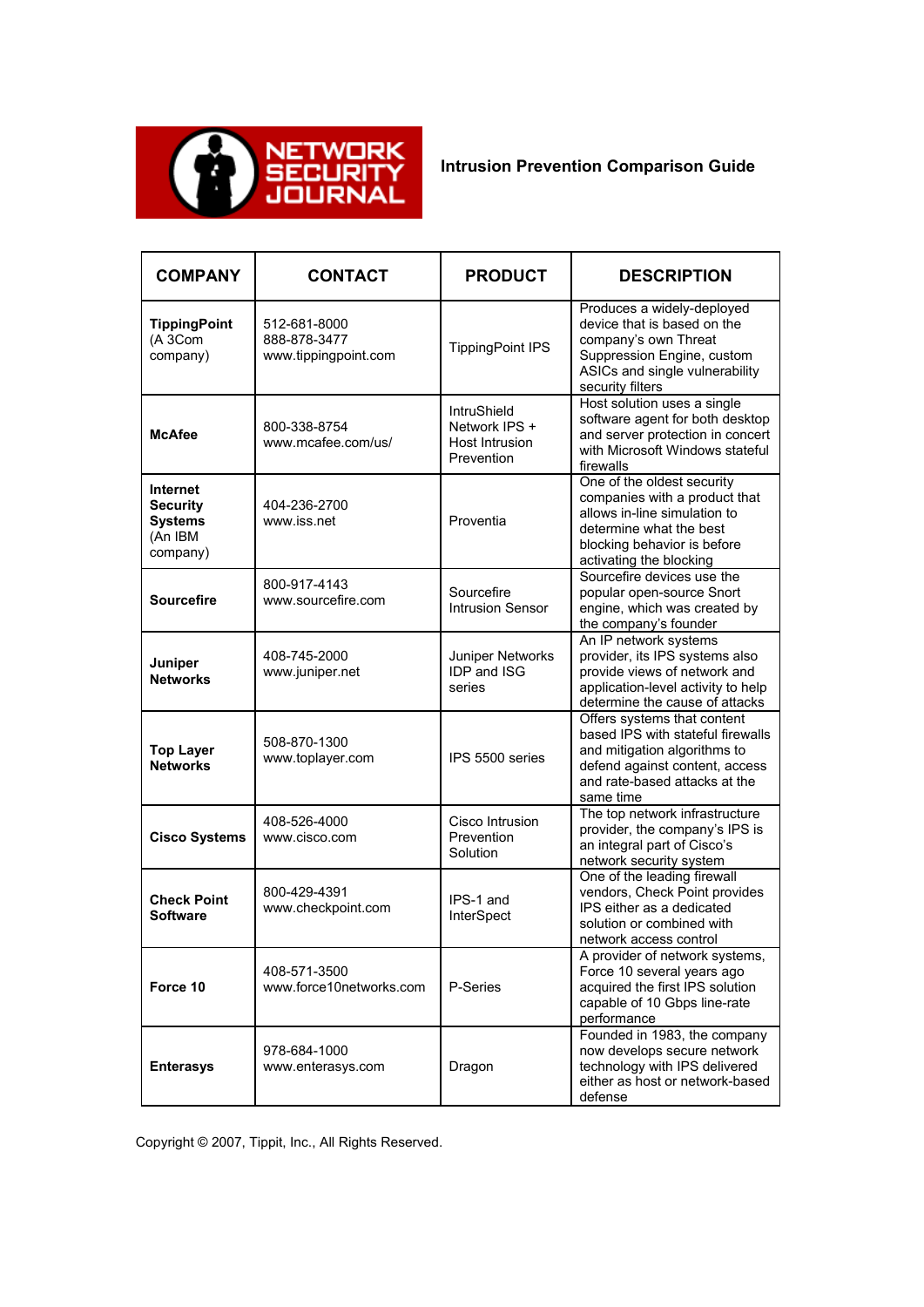<span id="page-26-0"></span>C Average troughput IX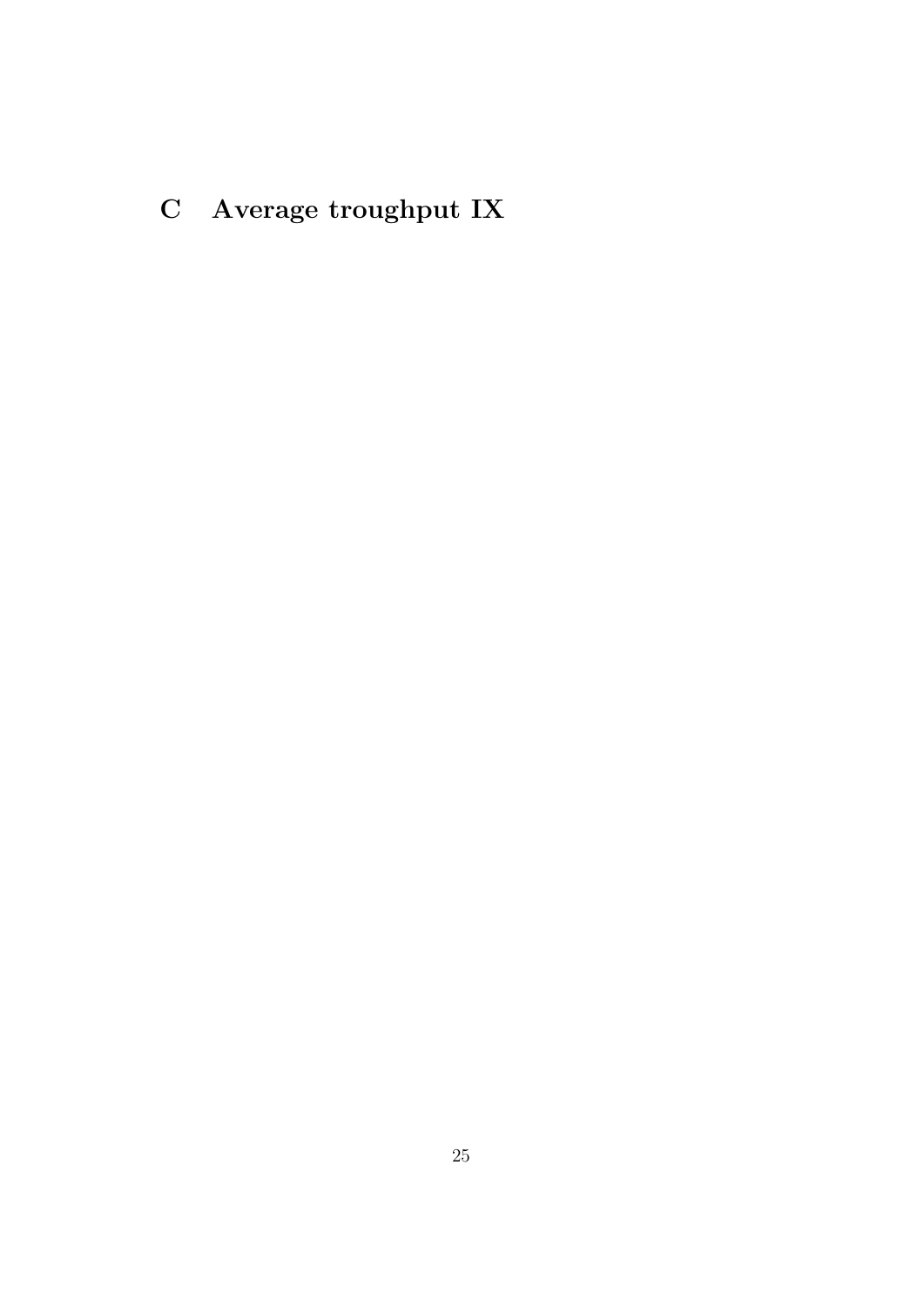| <b>Short name Name</b> |                                       | Throughput Throughput (Gbit/s) a Values updated |       |
|------------------------|---------------------------------------|-------------------------------------------------|-------|
| <b>BNIX</b>            | Belgium Nati 51[101]                  | N/A                                             | 41171 |
| <b>DIX</b>             | Danish Interr 29[129]                 | N/A                                             | 41171 |
| <b>DTEL-IX</b>         | Digital Telecc 30                     | N/A                                             | 40774 |
| <b>INXS</b>            | Internet Exch 21[145]                 | N/A                                             | 41171 |
| RheintallX             | Rheintal Inte N/A                     | N/A                                             | 41310 |
| <b>SFINX</b>           | Service for Fr 38[113]                | N/A                                             | 41171 |
| <b>CATNIX</b>          | Catalunya Ne 1[214]                   | 1[214]                                          | 40919 |
| <b>CIXP</b>            | CERN Interne 2[206]                   | 1[206]                                          | 40518 |
| <b>JINX</b>            | Johannesbur 2[217]                    | 1[217]                                          | 40782 |
| <b>Moebius</b>         | PTT Moebius 2[203]                    | 1[203]                                          | 40581 |
|                        | Pacific Wave Seattle Netw 8[180]      | $\mathbf{1}$                                    |       |
| <b>VSIX</b>            | North East N 1[211]                   | 1[211]                                          | 40449 |
| <b>GN-IX</b>           | Groningen In 7[184]                   | 2[185]                                          | 40528 |
| IIX                    | Israeli Intern <sub>3</sub> [200]     | 2[200]                                          | 40549 |
| <b>TIX</b>             | Telehouse In 4[194]                   | $\overline{2}$                                  |       |
| <b>TWIX</b>            | Taiwan Inter 3[197]                   | 2[197]                                          | 40549 |
| <b>AtlantaIX</b>       | Atlanta Inter 9[171]                  | 3                                               |       |
| Kh-IX                  | Kharkov Inte 5 <sup>[191][27]</sup>   | 3[191]                                          | 40488 |
| <b>LAIIX</b>           | Los Angeles I 9[174]                  | 4[174]                                          | 40549 |
| <b>PIRIX</b>           | PIRIX Interne 7[188]                  | 4[188]                                          | 40687 |
| <b>ALP-IX</b>          | ALPs Interne 13[162]                  | 5[162]                                          | 40606 |
| <b>EKT-IX</b>          | Ekaterinburg 9[177]                   | 5                                               | 40687 |
| <b>NFX</b>             | Neutral czFre 16[151]                 | 7[151]                                          | 41171 |
| <b>RONIX</b>           | Romanian Ne11[168]                    | 7[168]                                          | 40549 |
| <b>BCIX</b>            | Berlin Comm 35[116]                   | 8                                               | 41117 |
| <b>GigaPix</b>         | Gigabit Portu 13[165][27]             | 8                                               | 41310 |
| <b>GR-IX</b>           | Greek Intern 21[142]                  | <u>8[142]</u>                                   | 41171 |
| <b>LONAP</b>           | London Netw 25[136]                   | 8                                               | 40969 |
| <b>NaMeX</b>           | Nautilus Mec 21[148]                  | 8[148]                                          | 41171 |
| <b>NIXI</b>            | National Inte 14[157]                 | 9[157]                                          | 40650 |
| <b>TOP-IX</b>          | Torino Piemc 33[122]                  | 10[122]                                         | 40549 |
| <b>InterLAN</b>        | Romanian Int 25 <sup>[133][27]</sup>  | 11                                              | 40549 |
| <b>PARIX</b>           | Paris Interne 15[154]                 | 11                                              | 38989 |
| <b>INEX</b>            | Internet Net 24[139]                  | 13[139]                                         | 40708 |
| Pipe IX                | Pipe IX[158] 13[159]                  | 13                                              |       |
| <b>SIX</b>             | Slovenian Int 35[119]                 | <u>16[119]</u>                                  | 40979 |
| <b>FICIX</b>           | Finnish Comr 31 <sup>[126][125]</sup> | 18[125]                                         | 41171 |
| <b>NIX</b>             | Norwegian Ir 39[107]                  | 20                                              | 40657 |
| <b>SPB-IX</b>          | Saint-Petersk 39[110]                 | 20                                              | 40687 |
| <b>SwissIX</b>         | Swiss Interne 43[104]                 | 22.5[104]                                       | 41017 |
| <b>SIX</b>             | Slovak Intern 59[95]                  | 26                                              | 41171 |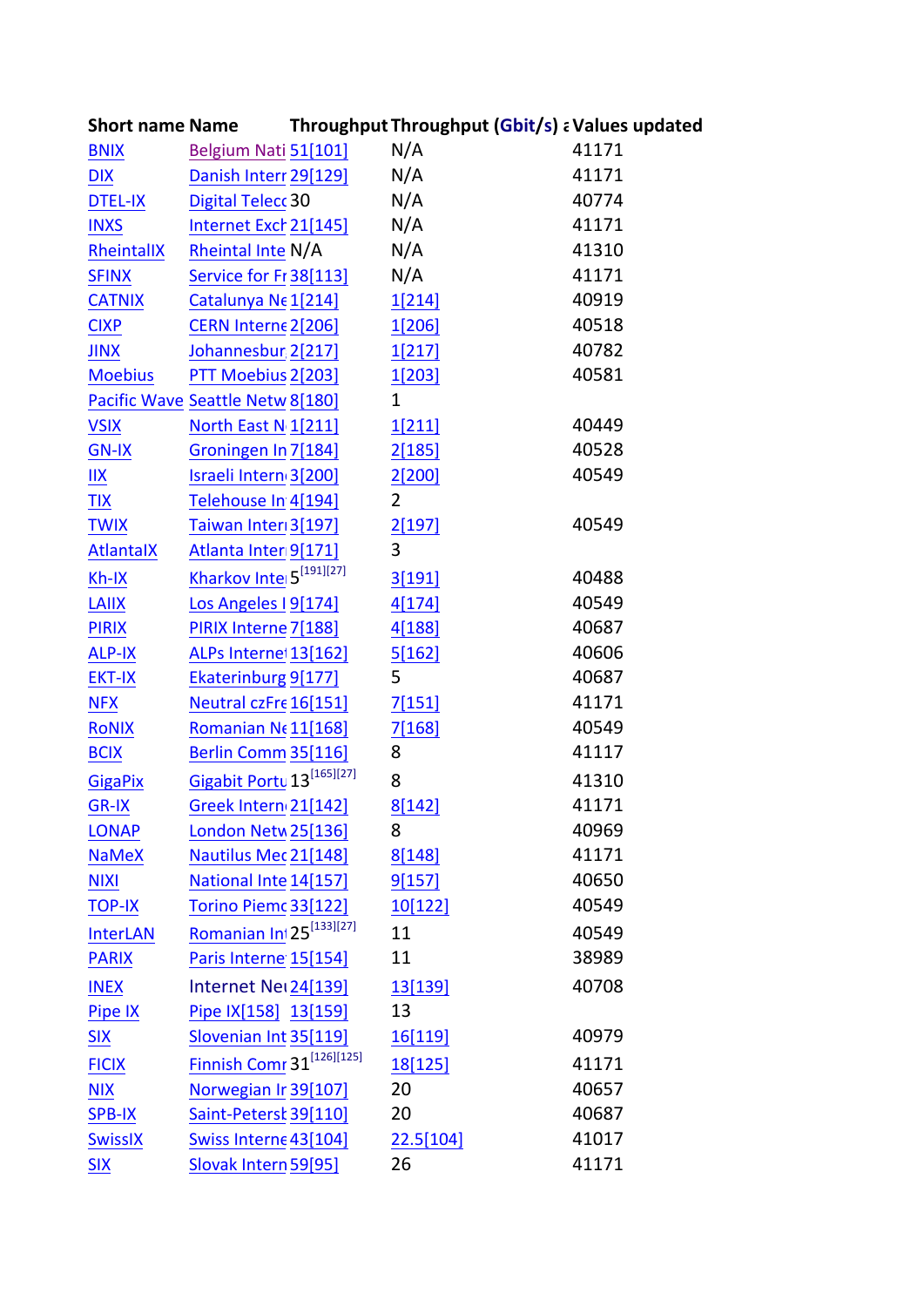| <b>SVAO-IX</b>     | SVAO-IX[87] 61[89]                    | 28[89]          | 41171 |
|--------------------|---------------------------------------|-----------------|-------|
| <b>BalkanIX</b>    | Balkan Interr 55[98]                  | 30[98]          | 41171 |
| Home-IX            | Home-IX[90] 60[92]                    | 31[92]          | 41171 |
| <b>BIX.BG</b>      | Bulgarian Int 79[83]                  | 40[83]          | 41171 |
| <b>MIX</b>         | Milan Interne 94 <sup>[79][80]</sup>  | 40[80]          | 40865 |
| <b>VIX</b>         | Vienna Interr 73[86]                  | 42              | 41171 |
| <b>PTT Metro</b>   | PTT Metro[7 <sub>100[76]</sub>        | 60[76]          | 41015 |
| <b>ECIX</b>        | European Co 107[73]                   | 64              | 41043 |
| <b>TorlX</b>       | The Toronto 113[70]                   | 70              | 41300 |
| <b>HKIX</b>        | Hong Kong Ir 182[55]                  | 71              | 40865 |
| <b>BIX</b>         | Budapest Int 160[61]                  | 75[61]          | 40865 |
| <b>SIX</b>         | Seattle Interr 155[67]                | 78[67]          |       |
| France-IX          | France-IX[62 158[64]                  | 86[64]          | 41277 |
| <b>JPIX</b>        | Japan Intern(167[58]                  | 88              | 40864 |
| <b>NYIIX</b>       | New York Int 282[48]                  | 93[48]          | 40864 |
| Any <sub>2</sub>   | Any2 Exchan 250[45]                   | 100             | 40865 |
| NL-ix              | Netherlands 188[51]                   | 113[51]         | 41095 |
| NIX.CZ             | Neutral Inter 250[42]                 | 121             | 41232 |
| <b>PLIX</b>        | Polish Intern 220[39]                 | 132[39]         | 40958 |
| <b>ESPANIX</b>     | Spain Interne 259[34]                 | 159             | 40966 |
| <b>UA-IX</b>       | Ukrainian Int 369 <sup>[26][27]</sup> | 197[26]         | 40865 |
| <b>JPNAP</b>       | Japan Netwo 363 <sup>[31][30]</sup>   | 203[30]         | 41314 |
| NL-ix              | Netherlands 226[36]                   | 220[36]         | 41314 |
| <b>Netnod</b>      | Netnod Inter 515 <sup>[23][22]</sup>  | 290[22]         | 41314 |
| <b>MSK-IX</b>      | Moscow Inte 903[19]                   | 417[19]         | 40986 |
| Data <sub>IX</sub> | Data IX[14]<br>1100[16]               | 756[16]         | 41289 |
| Equinix            | Equinix Exchi 1409[13]                | 990[13]         | 40954 |
| <b>LINX</b>        | London Inter 1574[10]                 | 1040[10]        | 41218 |
| <b>DE-CIX</b>      | Deutscher Cc 2232[3]                  | 1369[3]         | 41218 |
| <b>AMS-IX</b>      | Amsterdam I 2091[7]                   | 1379[7]         | 41218 |
|                    |                                       | Average: 135.35 |       |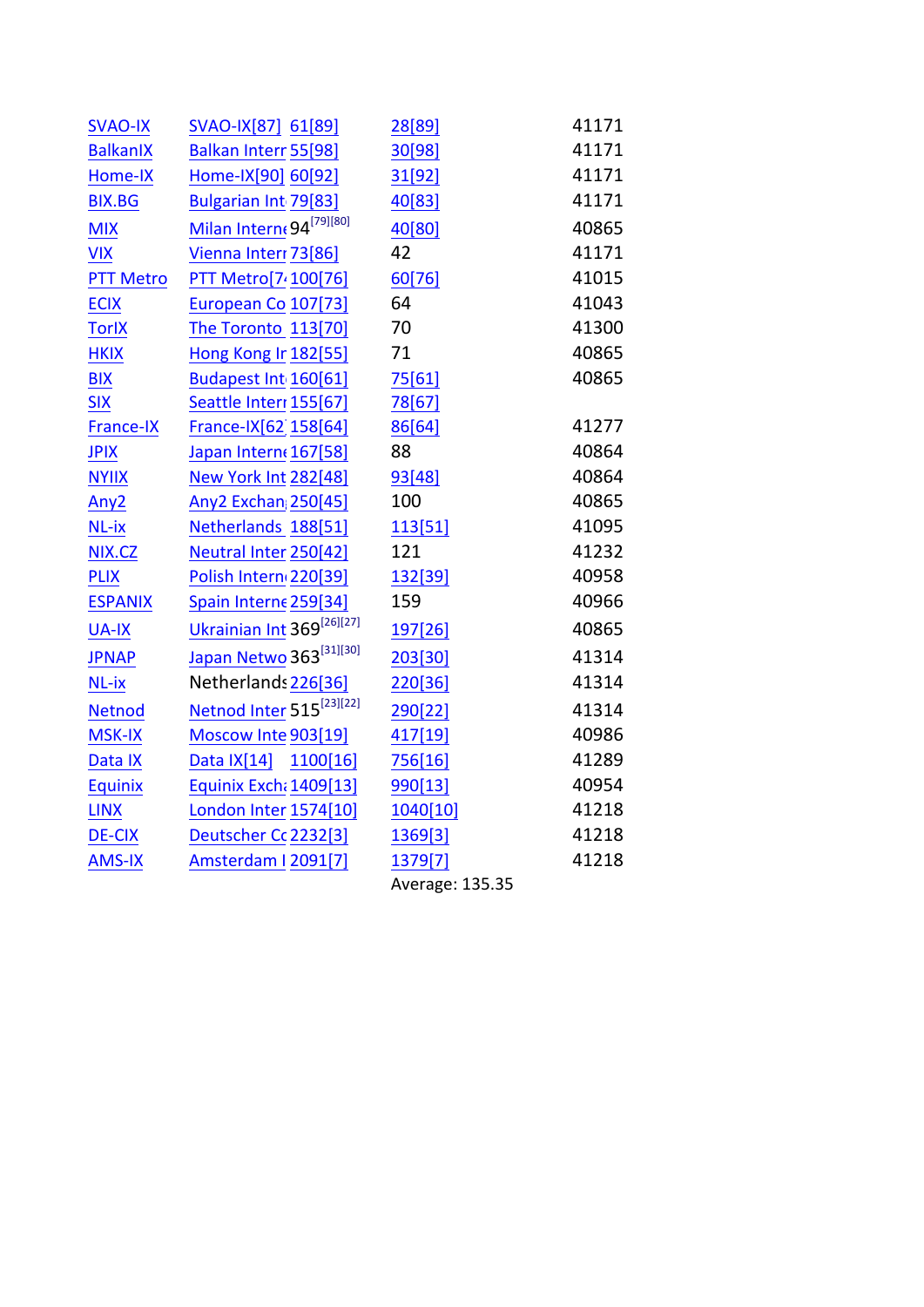## <span id="page-29-0"></span>D Realtime flow management using Floodlight

```
#!/usr/bin/python
from random import randrange
import time
import os
class Load_Balancer:
         worker_ports = []
         worker_order = []
         in\_port1 = 50in\_port2 = 50rand = 0time_span = 1000000pronto_mac = "00:00:01:00:42:04:30:02"
         index_flow = 0def __init__(self):
                  self.time_span = raw\_input("Please \_\right\leftarrow the \_\righttime_{\text{u}}span(in_{\text{u}}seconds)_{\text{u}}you_{\text{u}}want_{\text{u}}to_{\text{u}}change_{\text{u}}the_{\text{u}}flows:\n\langle n" \rangleself.random = raw\_input("Do<sub>U</sub>you<sub>U</sub>like<sub>U</sub>random<sub>U</sub>load<sub>U</sub>balancing?_11/0\n")
                  worker_port = raw_input("worker
port
_U(If \cup youhave_{\text{p}}added_{\text{p}}all_{\text{p}}of_{\text{p}}then, \text{p}enter_{\text{p}}-1): \text{p}n")while worker_port != "-1" :
                            self.worker_ports.append(worker_port.
                                rstrip('r\nu'))worker\_port = raw\_input()# initializing the worker_order array
                  self.worker_order = [None] * len(self.
                      worker_ports)
                  if self.random == "1":self.random_order()
                  else:
                            self.round_robin_order()
                  self.flows_in_timespan()
# This function changes the order of worker ports in a random
     way
         def random_order(self):
```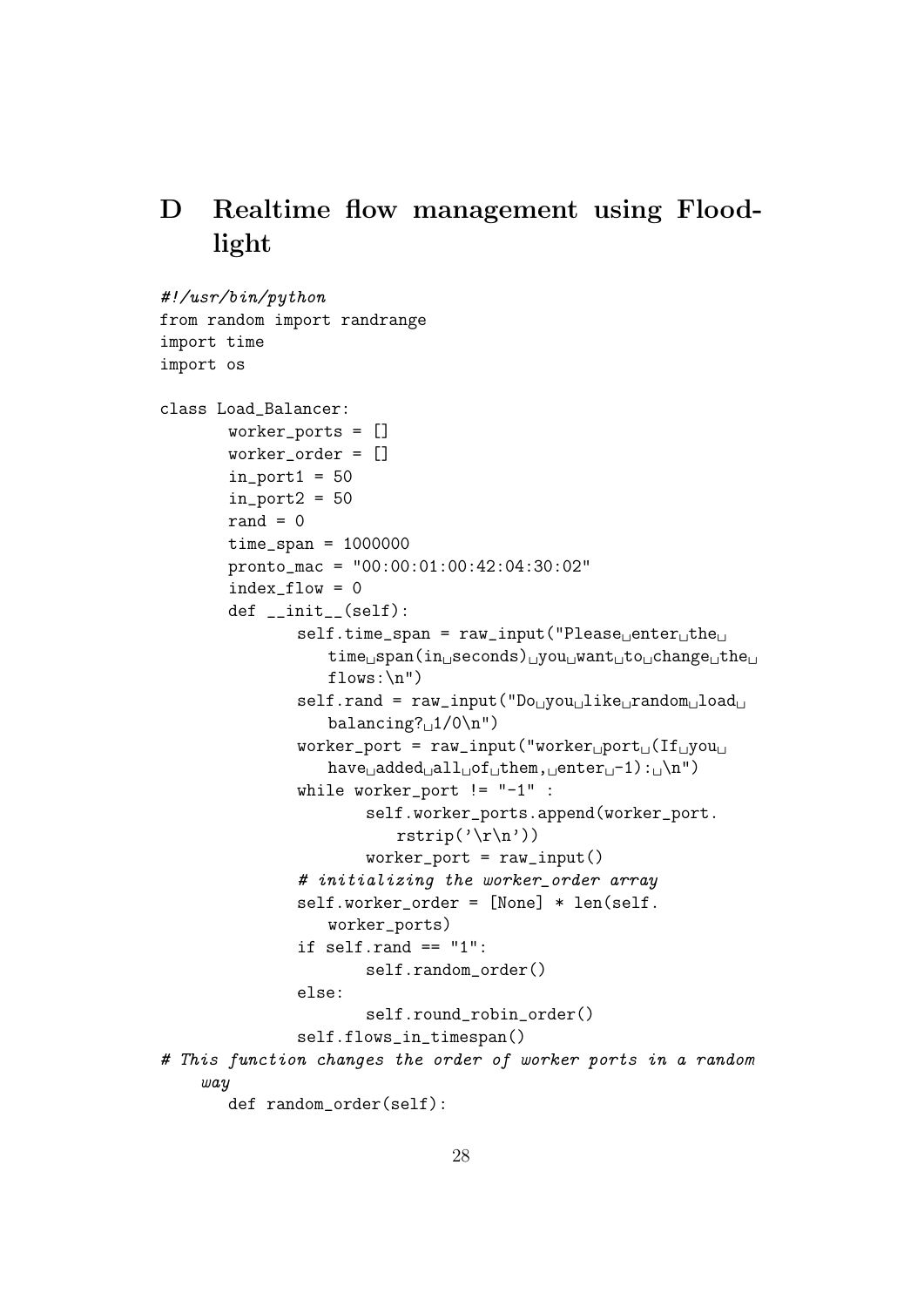```
ind = 0 # indexes start from 0 in python
               while (ind < len(self.worker_ports)):
                       self.worker_order[ind] = randrange(0, len
                           (self.worker_ports) )
                       ind = ind + 1ind = 0while (ind < len(self.worker_ports)):
                       wp = self.worker_ports[self.worker_order[
                           ind]]
                       self.worker_order[ind] = wp
                       ind = ind + 1# This function puts the worker ports in the order user
   entered them
       def round_robin_order(self):
               # I keep the order of worker ports as it is
                   entered by user
               ind = 0while (ind < len(self.worker_ports)):
                       self.worker_order[ind] = self.
                          worker_ports[ind]
                       ind = ind + 1# This function will clear the switch from flows, create new
   one for the specific worker
       def flow_management(self):
               worker = self.worker_order[self.index_flow]
               name = str(self.in-port1) + "-" + workercreate_flows = "curl<sub>1</sub>-d<sub>1</sub>'{\"switch\":<sub>1</sub>\"" + self
                   .pronto_mac + "\", \"name\":\"" + name + "
                  \",\"cookie\":\"0\",\\"ingress-port\":\"" +
                  str(self.in_port1) + "\",\"active\":\"true
                  \langle", \langle"actions\langle":\langle"output=" + worker + "\langle"}'<sub>\langle1</sub>
                  http://127.0.0.1:8080/wm/
                  staticflowentrypusher/json"
               os.system("curl<sub>u</sub>http://127.0.0.1:8080/wm/staticflowentrypusher/clear/"+ str(self.
                  pronto_mac) +"/json")
               os.system(create_flows)
               if self.rand == "1" and self.index_flow == len(
                   self.worker_ports):
```